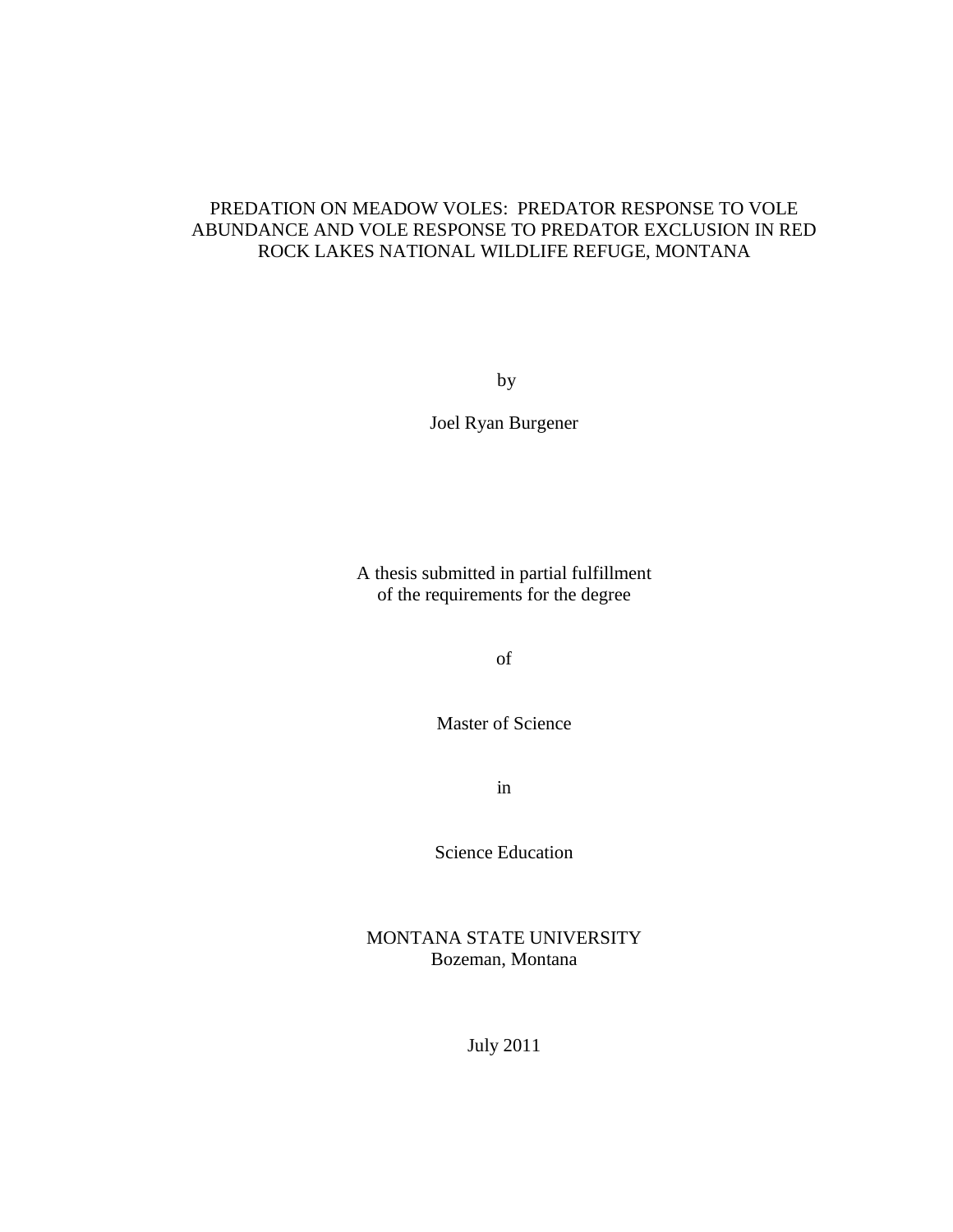# STATEMENT OF PERMISSION TO USE

In presenting this professional paper in partial fulfillment of the requirements for a master's degree at Montana State University, I agree that the MSSE Program shall make it available to borrowers under rules of the program.

Joel Ryan Burgener June 2011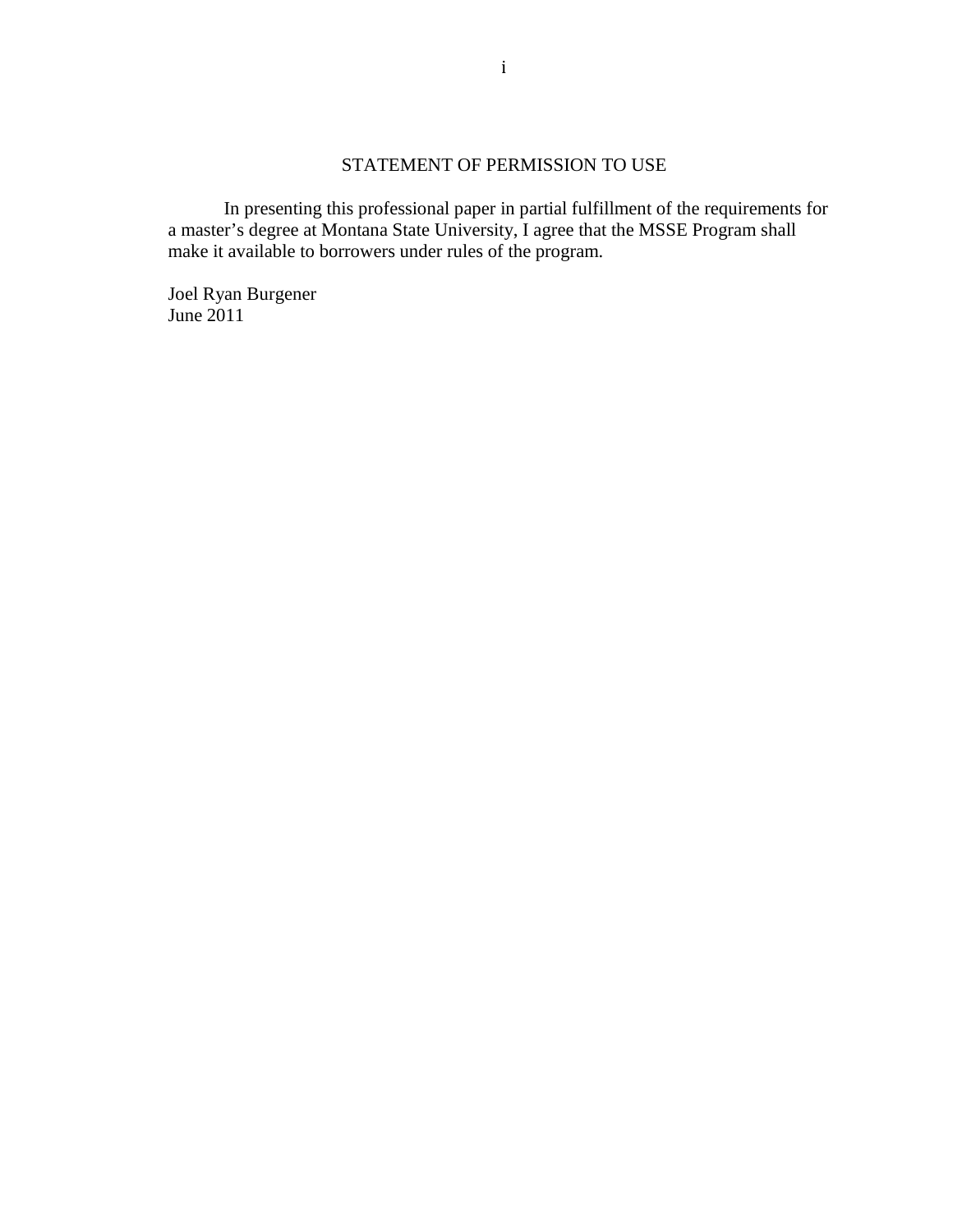#### ACKNOWLEDGEMENTS

A very special thanks to Jeff Warren for providing me with the opportunity and support to see this project to its completion. I am grateful not only for his efforts not only in project design and paper editing, but also with the practical support of making sure I had a place to stay on the refuge, I had something to cook with, and that I wasn't stranded in Yellowstone when the fuel pump went on my truck. Jeff made me feel like I was part of the group while at the refuge and that made the experience all the more transformative. I also owe a great deal of thanks to Dr. Peggy Taylor, Diana Patterson, Laurie Rugemer and anyone else with MSSE that I have not met. The experiences I have had in the MSSE program have been wonderful and that is due in no small part to those people. Thank you to Dr. John Graves for serving as my reader and providing edits and support. I am extremely grateful for the support of my family, my wonderful parents and parentsin-law that made sure I always felt supported, loved, and encouraged. Thank you to my children, Isaak and Isabel, for brightening up each day, even the ones where Daddy was going to be at the library working all day. Perhaps most of all, thank you to my amazing wife, Sara. She showed the most incredible show of support when she graciously took care of our 2 year old boy and only weeks-old baby girl by herself so I could run around a mountain valley all summer. You're an incredible person.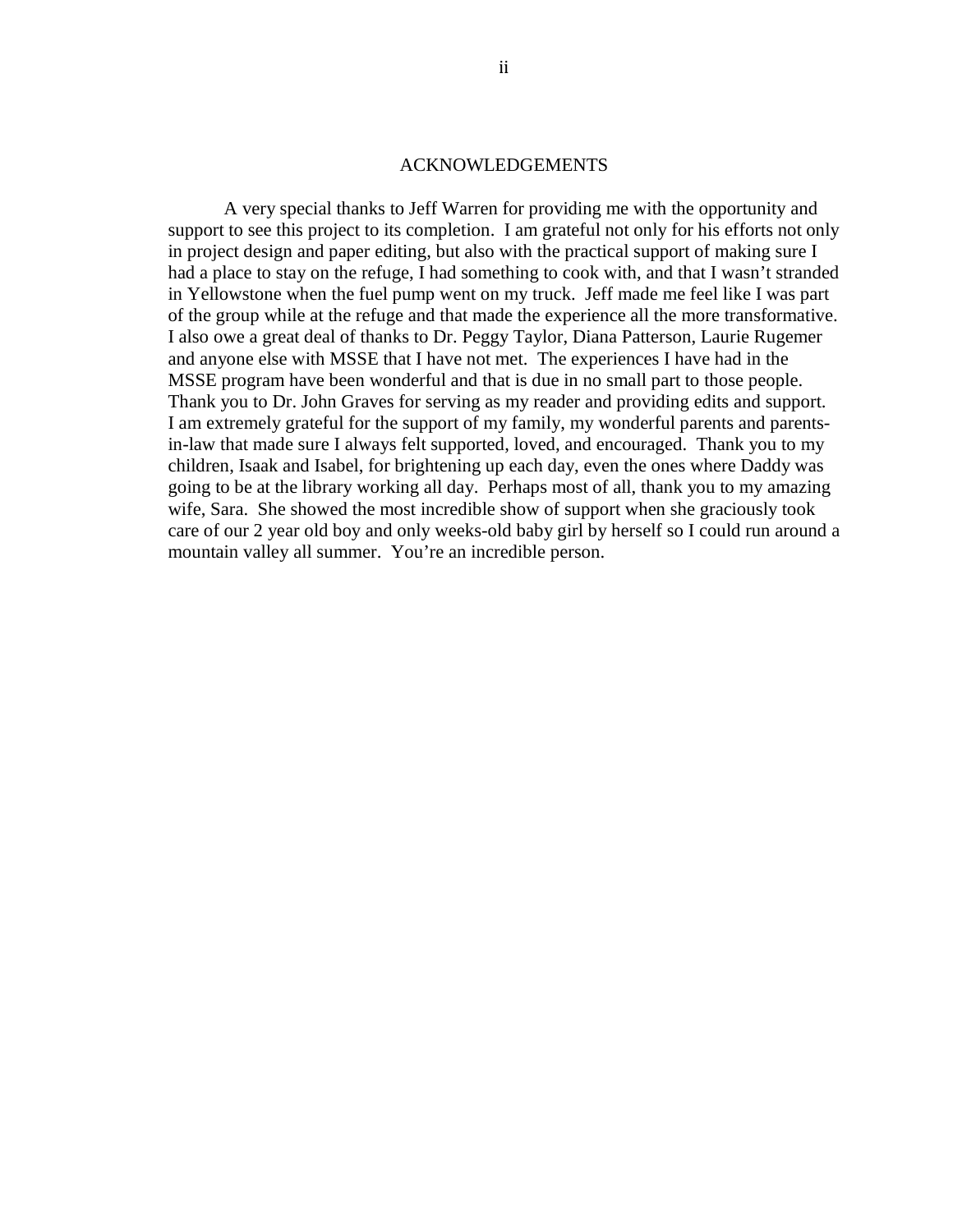# TABLE OF CONTENTS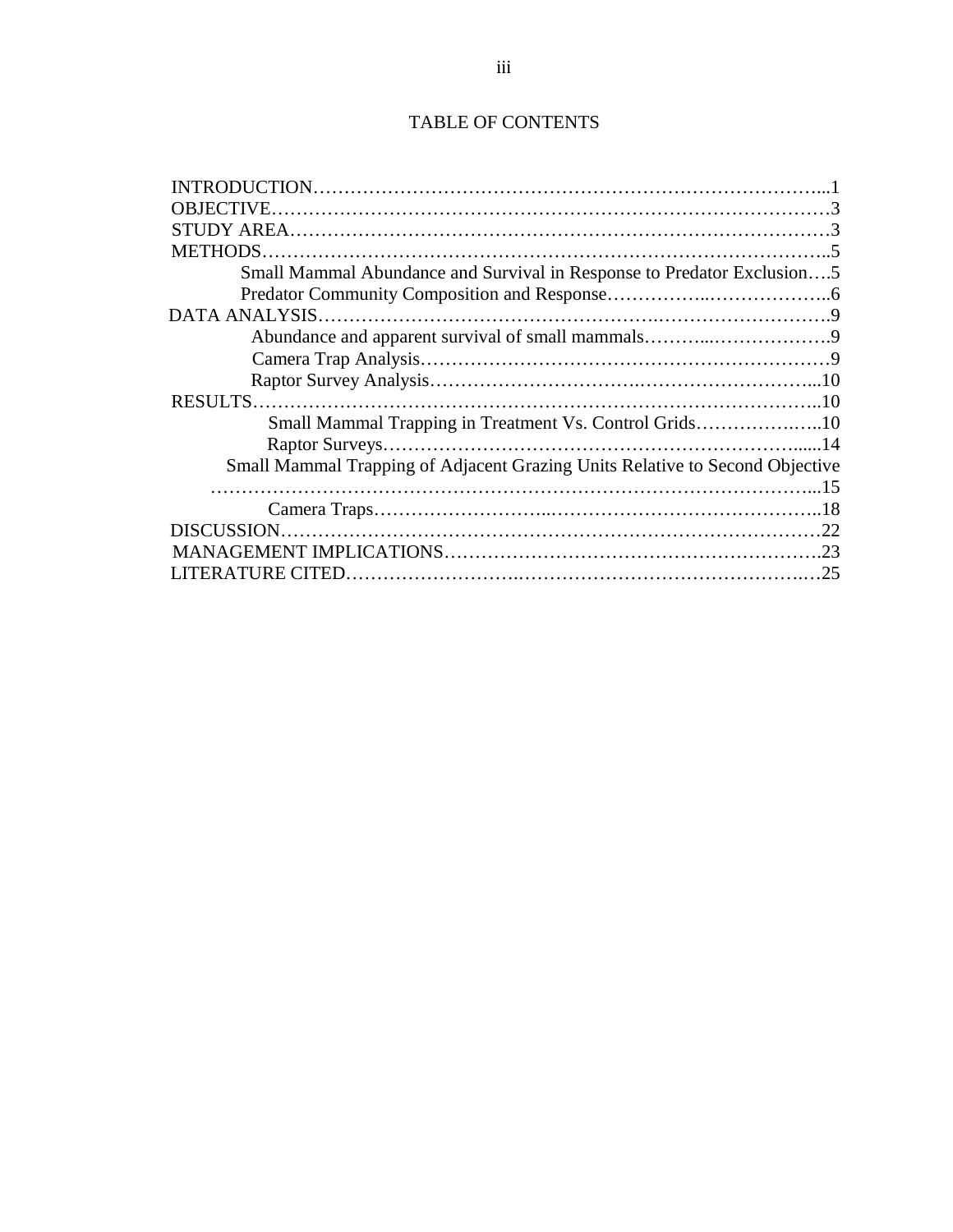# LIST OF TABLES

Table 1. Trapping grid locations for Control vs. Treatment small mammal trapping at Red Rock Lakes, NWR, 2010. The Easting and Northing intersection point represents the Northeast corner of the trapping grid. All locations are NAD83 datum. ………………....6

Table 2. Trapping grid locations for small mammal trapping of additional grazing units at Red Rock Lakes, NWR, 2010. Corner UTM lists which corner of the grid is indicated by the intersection of the easting and northing UTMs. All locations are NAD83 datum.

……………………………………………………………………………………………..7

Table 3. Ranking of Robust Design mark-recapture models investigating effects of partial predator exclusion on vole apparent survival  $(\phi)$ , capture  $(p)$ , and recapture I probabilities. I tested models where  $\phi$ , p, and c were constant or varied with time (for p and c this was by session and days within session (t), by session only, and by days within session only). I also tested models where p and c were equal as well as setting c to a value equal to the last capture probability of each primary session shown as " $c=p$ "  $_{\text{dav4*session}}$ ". For all models present, immigration(γ')and emigration (γ'') is fixed to 0. …………………………………………………………………………………………....11

Table 4. Total number of raptor sightings by primary trapping session in each grazing unit, wet meadow habitat, Red Rock Lakes NWR, 2010. …………..…………………..15

Table 5. Total number of small mammals captured annually in a wet meadow habitat at Red Rock Lakes NWR 2007-2010. The same trapping grids were used each trapping year. The additional predator exclusion grids from 2010 were not included in this animal count……………………………………………………………………………………...15

Table 6. Ranking of Robust Design mark-recapture models investigating differences between grazing unit on vole apparent survival (φ)capture (p), and recapture I probabilities. I tested models whereφ, p, and c were constant or varied with time (for p and c this was by session and days within session (t), by session only, and by days within session only). I also tested models where p and c were equal as well as setting c to a value equal to the last capture probability of each primary session shown as "c=p"  $_{\text{dav4*session}}$ ". For all models present, immigration(γ')and emigration (γ'') is fixed to 0....16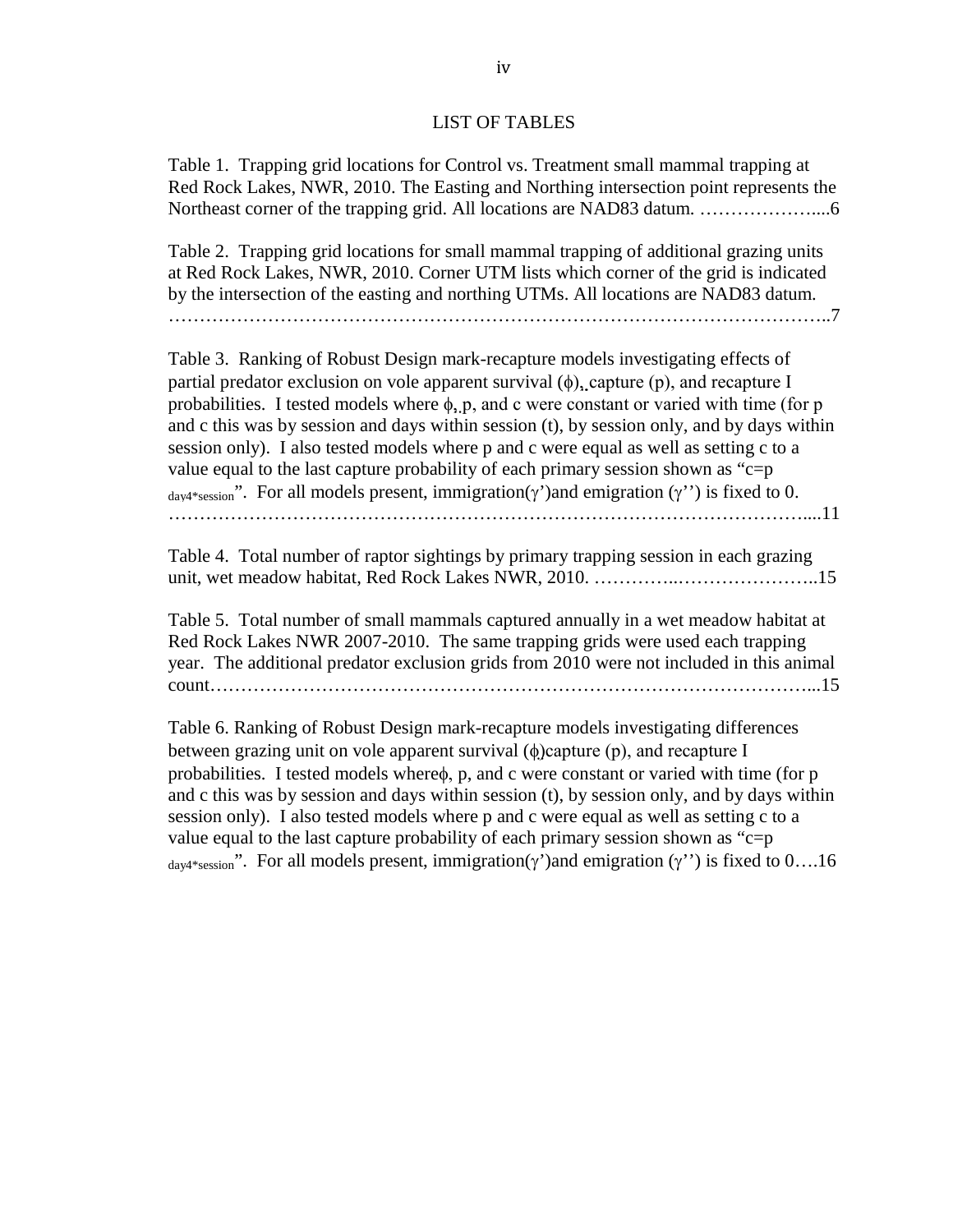# LIST OF FIGURES

| Figure 1 .Location of study area, grazing units, and small mammal trapping grids at Red<br>Rock Lakes National Wildlife Refuge, Montana. Inset map shows the location of Red         |
|--------------------------------------------------------------------------------------------------------------------------------------------------------------------------------------|
| Figure 2. Model averaged estimates of vole abundance $(\pm 1 \text{ SE})$ by treatment group and<br>primary trapping session in grazing unit 15C, wet meadow habitat, Red Rock Lakes |
| Figure 3. Group invariant model estimates for apparent survival $(\pm 1 \text{ SE})$ between<br>primary trapping session by time period in grazing unit 15C, wet meadow habitat, Red |
| Figure 4. Group variant model estimates for apparent survival $(\pm 1 \text{ SE})$ by treatment<br>group in grazing unit 15C, wet meadow habitat, Red Rock Lakes NWR, 201114         |
| Figure 5. Vole abundance $(\pm 1 \text{ SE})$ by grazing treatment and primary trapping in grazed                                                                                    |
| Figure 6. Apparent survival $(\pm 1 \text{ SE})$ by grazing treatment in grazed wet meadow at Red                                                                                    |
| Figure 7. Canid tracks on groomed dirt road adjacent to grazing unit 15C. Photo taken on                                                                                             |
| Figure 8. Coyote den, marked by scat, in grazing unit 15C. Photo taken on July 22, at                                                                                                |
| Figure 9. Pronghorn, left, and short-eared owl, right, photos taken by different camera<br>traps July 27 and 23, 2010, respectively, in grazing unit 15B at Red Rock Lakes           |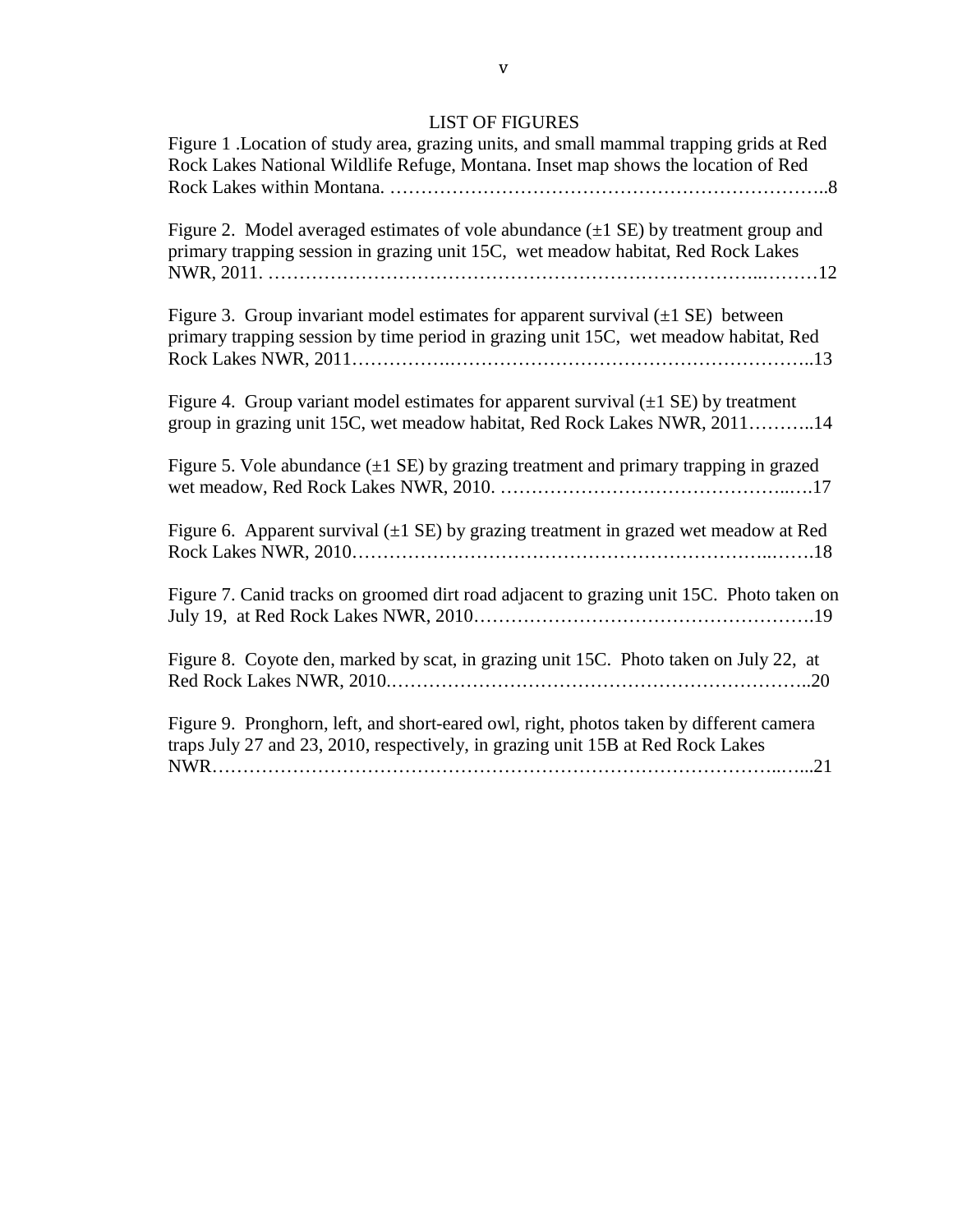# ABSTRACT

Small mammals such as meadow voles exhibit complex and puzzling multi-annual population cycles. Predators can have an effect on these cycles though the precise relationship is not completely understood. I undertook this study to 1) quantify the response of predators to small mammal abundance and 2) determine the relative roles of mammalian meso-predators and raptors on abundance and survivorship of small mammals in wet meadow habitat at Red Rock Lakes National Wildlife Refuge, southwest Montana. as well as the response by predators to different levels of small mammal abundance. Two randomly placed trapping grids were placed inside three adjacent grazing units. Two additional treatment trapping grids were placed inside one of the grazing units with an electrified polywire fence to exclude mesopredators. The trapping occurred in July and August of 2010 on the Refuge. The trapping occurred in three primary sessions with four individual trapping days (secondary sessions) per primary session in each grazing unit. Predators were monitored by conducting visual raptor surveys and camera trapping. My results indicated that partial predator exclusion did not improve vole survivorship in fact some raptors used the fence posts as supplemental perches, as some bore signs of use. My results also did not support the hypothesis that raptor abundance tracked vole abundance. However, vole abundance was significantly higher during 2010 than in previous years. The increase in vole abundance resulted in other factors driving habitat selection by raptors. The camera traps did not provide any information about the use of the wet meadow by mammalian predators, however other signs of mammalian predators were observed in the trapping area during the study. Further study may shed more light on the use of supplemental perches by raptors and how mammalian predators are using the wet meadow habitat on the Refuge.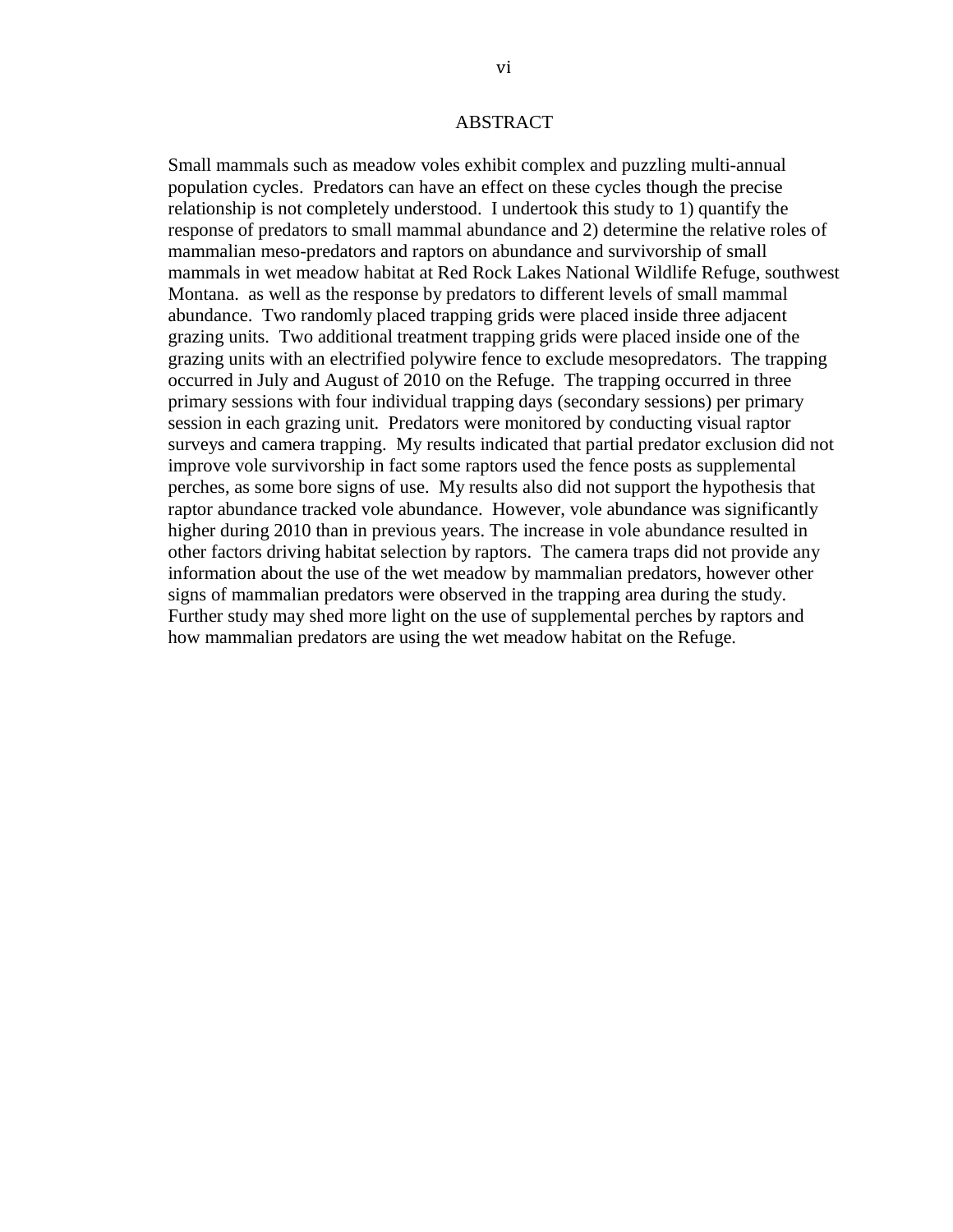## INTRODUCTION

Small mammal communities, namely microtines, are notorious for exhibiting multi-annual population cycles (Getz et al. 2001; Hanski et al. 2001; Krebs et al. 1969). Several competing hypotheses have been proffered to explain these cycles. The plantherbivore hypothesis suggests population cycles are tied to plant-food resources (Krebs et al. 1995), while the predator-prey hypothesis postulates that predation can either produce or moderate these cycles in the predator-prey hypothesis(Baker & Brooks 1981; Ekerholm et al. 2004; Krebs et al. 1995; Reid et al. 1995). The conflict between the "bottom-up" plant-herbivore hypothesis and "top-down" predator-prey hypothesis likely oversimplifies the complex factors that lead to the observed population cycles (Krebs et al. 1995). It seems unlikely predators have little to no influence on small mammal population cycles (Korpimaki & Krebs 1996; Krebs et al. 1995). A resident, specialist predator can destabilize prey numbers by increasing the magnitude of the periodic population cycle, whereas a generalist or migratory predator can dampen the amplitude of prey population cycles (Korpimaki & Krebs 1996). For example, migratory avian predators such as short-eared owl (*Asio flammeus*) often respond numerically to seasonal changes in small mammal abundance, which can lead to localized reductions in small mammal abundance (Norrdahl & Korpimaki 2002). Conversely, coyote (*Canis latrans*), a territorial generalist, can stabile snowshoe hare (scientific name) populations by increasing the number of kills per day only when the population cycle was at or near a peak (O'Donoghue et al. 1998). Least weasels (*Mustela nivalis*) are a specialist predator that has demonstrated destabilizing effects on populations of field voles (*Microtus*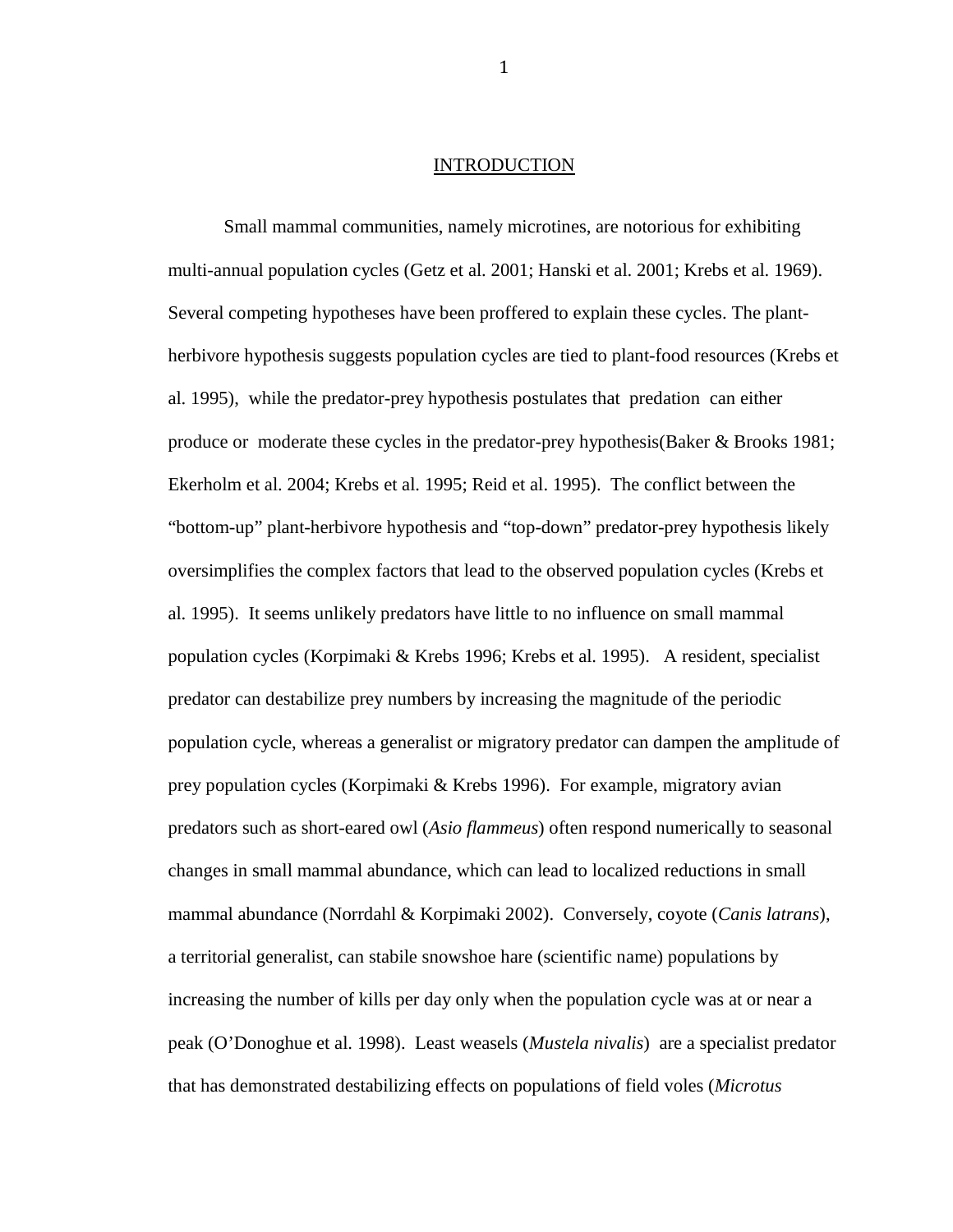*agrestis*) in Fennoscandia by maintaining its hunting pressure even during low points in the population cycle (Hanski et al. 1991). One way to better understand the role of a predator in prey abundance and survival is to exclude some or all predators in a given area. In a study conducted by Korpimaki et al (2002), reduction of predators had an impact on each phase of the population cycle of voles, including increasing the density in a low phase, accelerating the increase leading to an increase in the peak phase of the cycle and delaying the decline from the peak.

Predators can demonstrate a functional or numerical response to vole abundance or density. A functional response by a predator is characterized by a change in behavior in response to prey abundance. For example, a territorial species may use an area of its territory with more frequency if prey is more abundant in that area. Generalist predators such as coyote can quickly locate small patches of their territory with higher densities of voles (Lin & Batzli 1995). Coyotes in particular have been shown to consume in proportion to abundance of particular prey species (Bartel & Knowlton 2005). A numerical response is a change in predator abundance paralleling a change in prey abundance or availability. Predators may concurrently demonstrate a numerical and functional response to prey abundance. Short-eared owls have been shown to demonstrate a numerical response to vole abundance by over-wintering in areas in significantly greater numbers in years when vole abundance was high (Baker & Brooks 1981).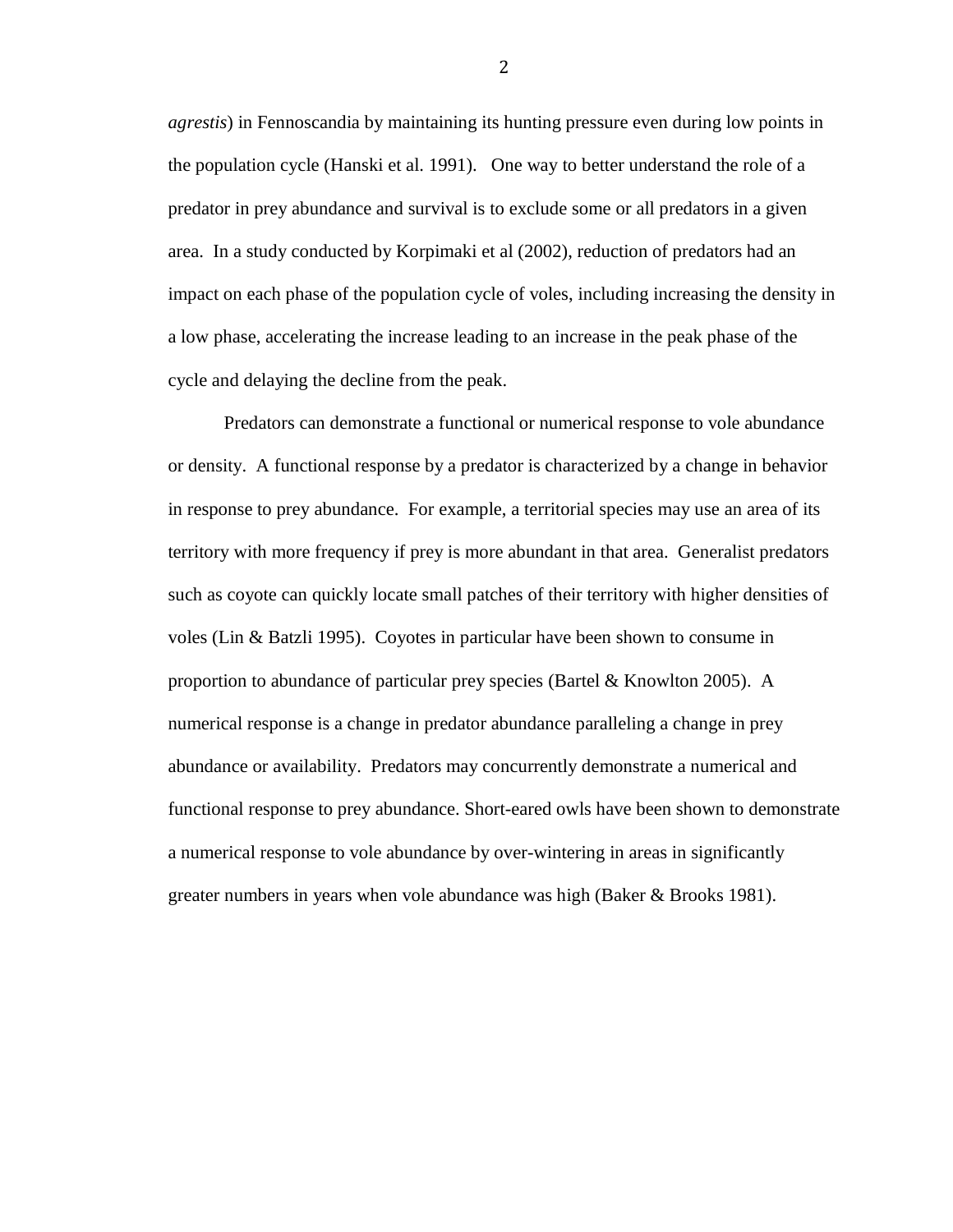#### **OBJECTIVES**

The objectives of this study were to 1) investigate the response of small mammal abundance and survival to the exclusion of some mammalian predators in wet meadow habitats on Red Rock Lakes National Wildlife Refuge (hereafter Refuge) and 2) investigate the effect of predator numerical response to vole abundance. Additionally, this study provided insight into the use of the wet meadow habitats on the Refuge by mammalian and avian predators, as well as suggested hypotheses to be investigated in future studies.

## STUDY AREA

The study was conducted on Red Rock Lakes National Wildlife Refuge in southwestern Montana. The Refuge encompasses 18,210 ha of the Centennial Valley, with elevations ranging from 2013 m above mean sea level (msl) to  $>$  2926 m msl. Average annual precipitation, as measured at Refuge Headquarters (2039 m msl), is 49.5 cm with 27% occurring during May and June. Annual average temperature is 1.7° C. The wet meadows of the Refuge are grazed on a three-year grazing cycle. The current grazing management plan calls for a minimum of 2 full growing seasons of rest between grazing treatments. Cattle are put on units no earlier than 10 July of the third year since last grazed.

Wet meadows are rare, ecologically important habitats in the arid and semi-arid Intermountain West. For the purposes of this study, we defined wet meadow habitat as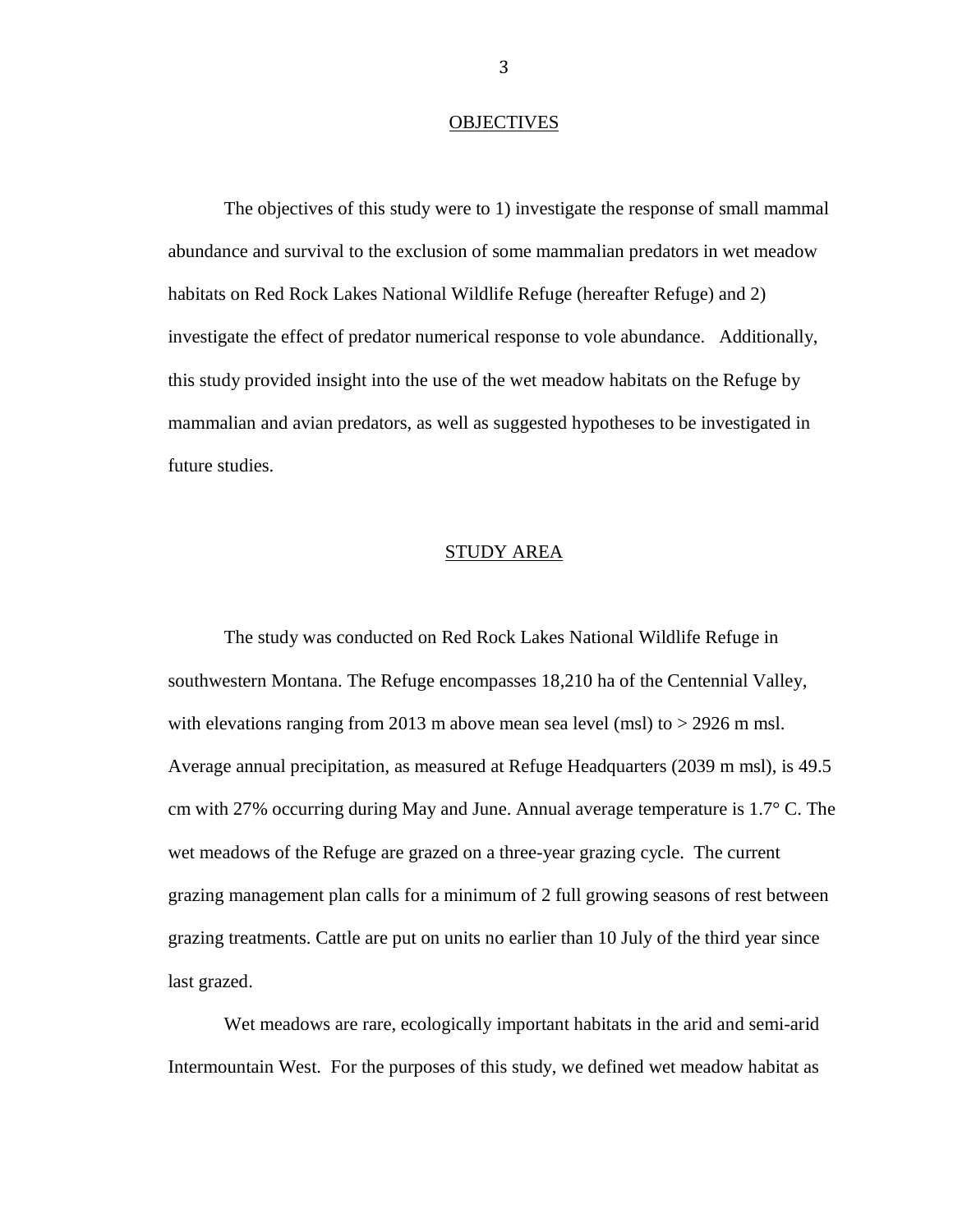the *Juncus balticus* – *Carex praegracilis* vegetative alliance (National Vegetation Classification Standard [NVCS]). Wet meadows are an ecologically diverse habitat that commonly results from a perched water table that sub-irrigates the plant community, supporting high primary productivity and a diverse faunal community (Laubhan 2004). Riparian habitats such as wet meadows make up less than 2% of the surface area of the Intermountain West (Lohman 2004). Small mammals occur in greater abundance with greater species richness in these riparian areas (Lohman, 2004). Mammal populations found in Intermountain West wet meadow habitats include montane voles (*Microtus montanus*)and meadow voles (*M. pennsylvanicus*), deer mice (*Peromyscus maniculatus*), vagrant shrews (*Sorex vagrans.)*, and common shrews (*S.x cinereus*). Voles occur in greater abundance in the wet meadow habitat than the surrounding drier uplands due to increase in moisture which supports greater numbers and variety of plants and insects as well as soil more suitable for burrowing (Lohman 2004; Sullivan 1996). The diversity and abundance of small mammals supports an equally diverse predator community in wet meadows including small to medium sized mammals in addition to avian predators. Predatory mammals that have been spotted in the study area include least weasel, badger (*Taxidea taxis*), coyote, red fox (*Vulpes vulpes*), striped skunk (*Mephitis mephitis*), and more recently wolves (*Canis lupus*). Avian predators include, but are not limited to, northern harriers,red-tailed hawk (*Buteo jamaicensis*) and short-eared owl.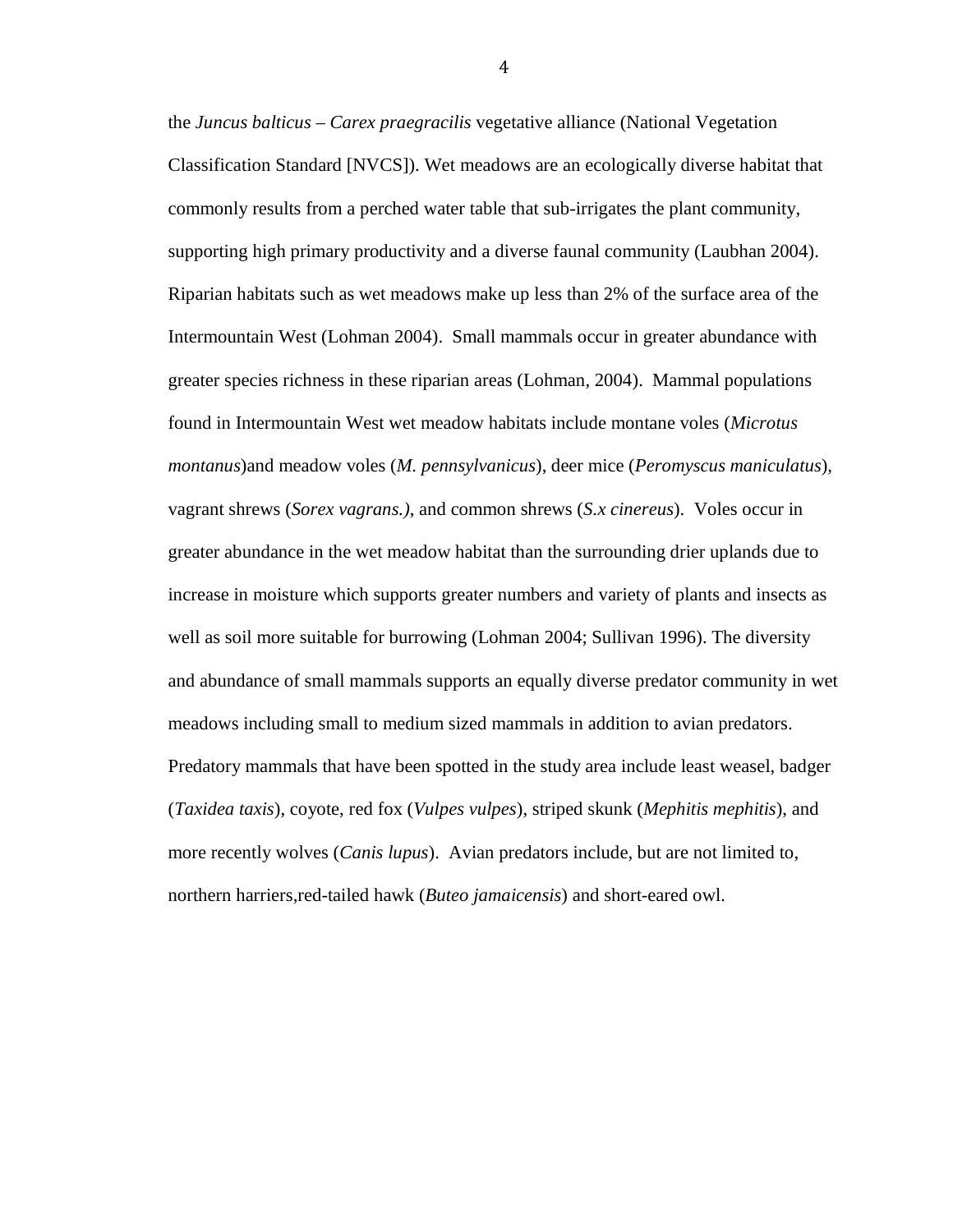#### METHODS

### Small Mammal Abundance and Survival in Response to Predator Exclusion

Small mammal abundance and apparent survival were estimated between control and treatment groups following capture-mark-recapture methods. Two trapping grids per group were established within wet meadow habitat. Grids consisted of 100 Sherman® live traps spaced 15 m apart within a  $10 \times 10$  grid. Control group grids were randomly placed within a Refuge grazing unit in 2007 and have been studied since that time (Whelham 2008). The treatment grids were placed ~400m from each of the control grids on approximately the same northing as the associated control grid, though the Treatment North grid was adjusted to prevent setting up traps in standing water (Table 1). Effective trap area for my study site was estimated to be 2.24 ha (Whelham 2008).

An electrified fence was used to exclude mammalian meso-predators from the treatment group, primarily coyote, red fox, and striped skunk. Fences were comprised of equidistantly placed posts that held four strands of poly-wire (Gallagher USA, Kansas City, MO) spaced  $\approx$  15 cm apart with the bottom strand eight cm above the ground. The fence was electrified using a 12 volt battery charged by a solar panel.

I used a robust design sampling scheme to concurrently estimate small mammal abundance and apparent survival (Pollock 1982). Trapping was conducted during three primary trapping occasions, each comprised of four secondary occasions. Secondary occasions occurred consecutively within each primary session such that each primary session was four days long. Primary occasions were separated by 12 days. Traps were opened each evening no earlier than 1700 hours and traps were checked the following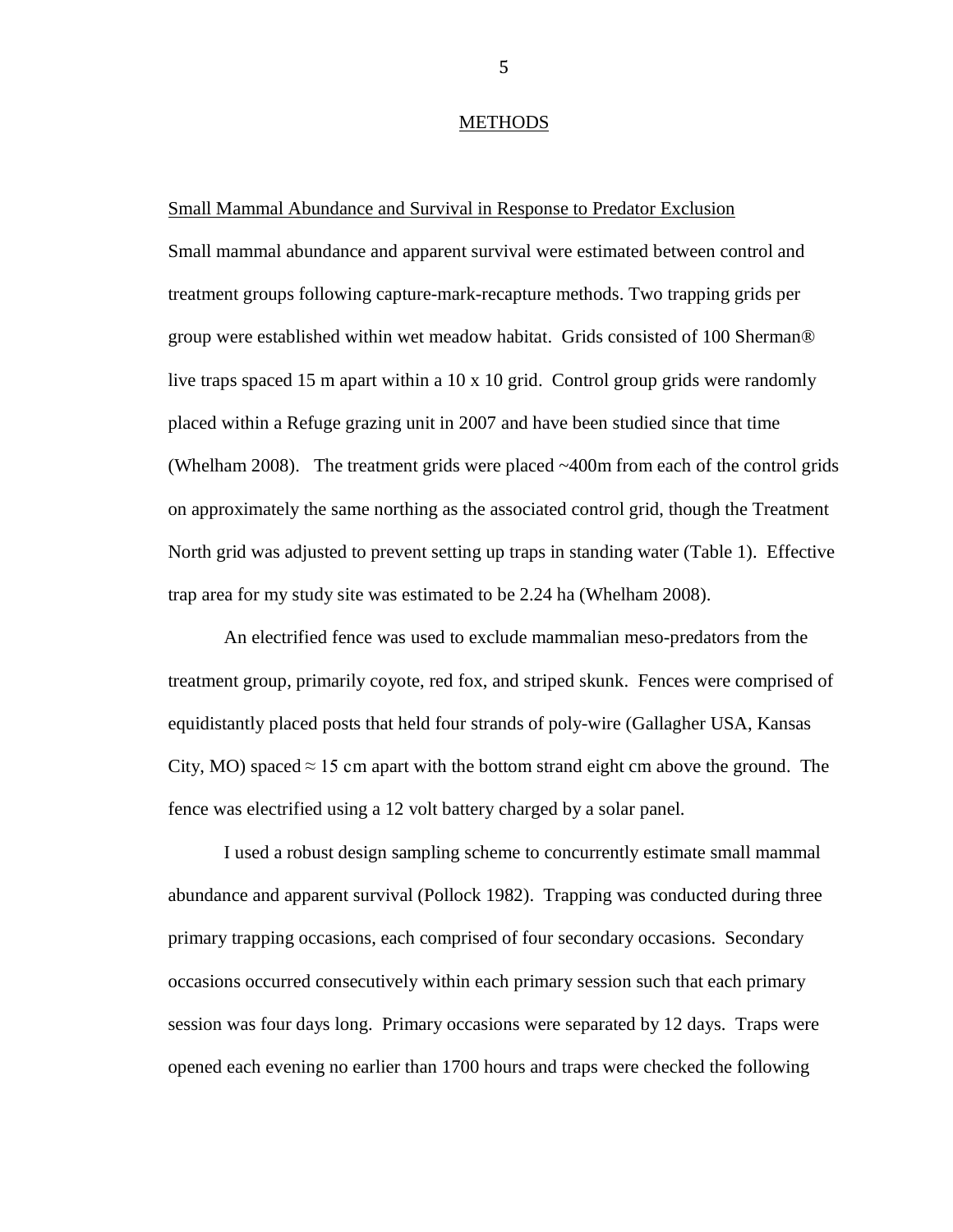morning starting no later than 0900 hours. Each animal captured was marked with a uniquely numbered ear tag (size 1005-1, National Band and Tag Company, Newport, KY). Species, sex, evidence of reproduction (pregnant female, lactating female, male with enlarged testes, and no evidence), and release status (dead, injured, or unharmed) were recorded. Morphometrics taken on individuals included total length  $(\pm 1 \text{ mm})$ , tail length  $(\pm 1 \text{ mm})$ , and mass  $(\pm 1 \text{ g})$ . Tag number and reproductive status were recorded for recaptured animals.

Table 1. Trapping grid locations for Control vs. Treatment small mammal trapping at Red Rock Lakes, NWR, 2010. The northeast corner of the trapping grid is represented by the intersection of the listed Northing and Easting. All locations are NAD83 datum.

| <b>Trapping Grid</b>   | Northing | Easting |
|------------------------|----------|---------|
| <b>Control North</b>   | 4945781  | 442021  |
| <b>Control South</b>   | 4945042  | 441998  |
| <b>Treatment North</b> | 4945081  | 443047  |
| <b>Treatment South</b> | 4944751  | 442688  |

### Predator Community Composition and Response

Raptor abundance was estimated via raptor surveys conducted at each grid each trapping day immediately prior to checking traps in the morning and opening traps in the evening. Observers recorded species, sex (when identifiable), and behavior (foraging, territory defense, display flight) for all raptors observed during a five minute point count conducted at the trapping grid. In addition to the four trapping grids used to explore the influence of functional versus numerical predator response on small mammal abundance, four additional grids were monitored concurrently as part of an ancillary study (Table 2). These grids were located in three different cattle grazing units, 15A, 15B, and 15C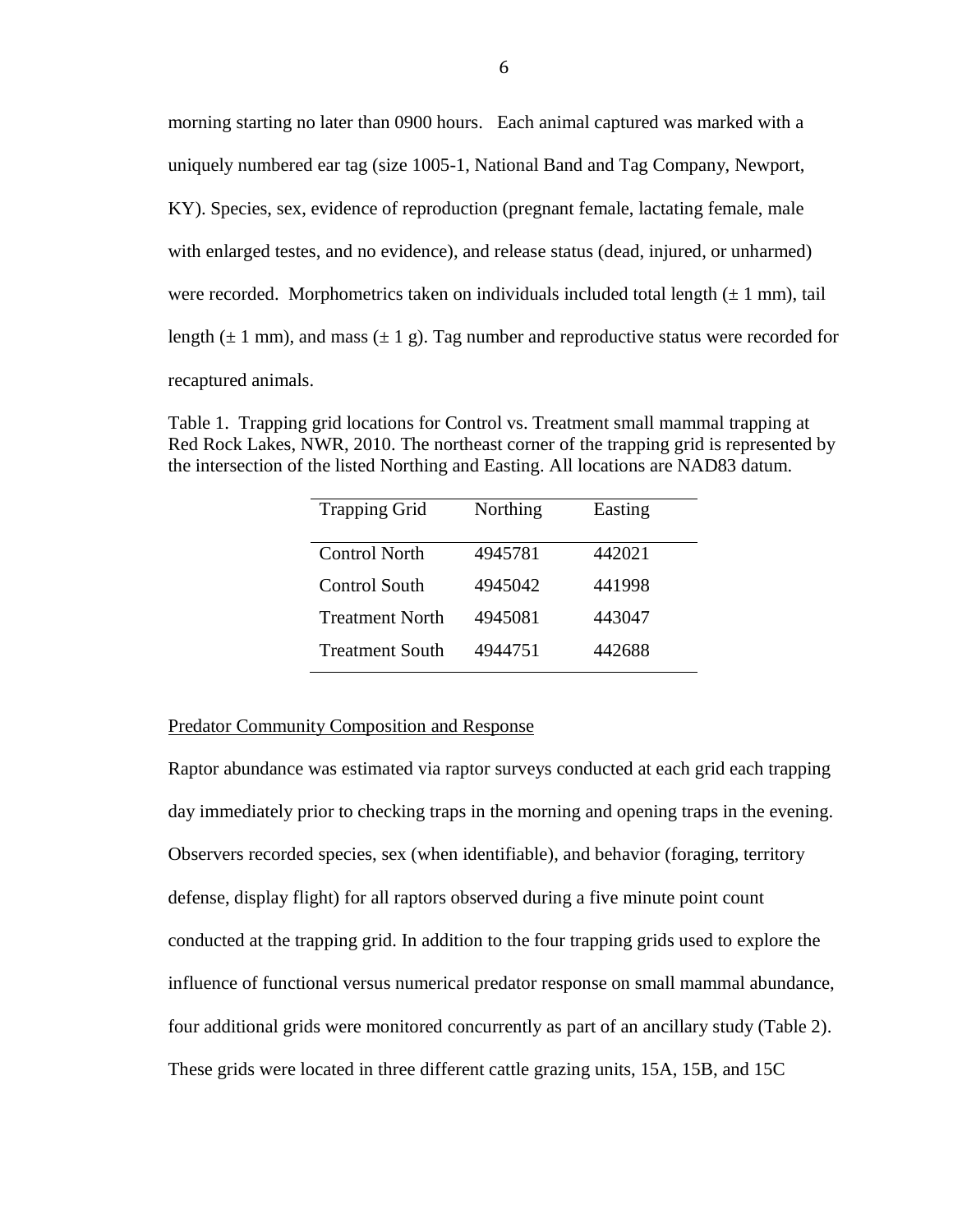(Figure 1). These grids were monitored following the same protocol as the four original grids.

I employed camera traps in an effort to document the predator community on the study site. Camera traps offer a non-intrusive method of obtaining information about the mammalian predators present during the trapping period. Cameras were placed in each of the three grazing units, with two cameras per trapping grid placed 200 m from the center of the trapping grid on a random bearing. I believed this distance to be close enough to the trapping grid to capture the predator community within the area without attracting predators to the trapping grid. The cameras were baited using urine-scented trapping lure and feces of domesticated dogs (*Canis familiaris)*. In addition to camera traps, the adjacent sand/dirt road was occasionally dragged and monitored for tracks.

Table 2. Trapping grid locations for small mammal trapping of additional grazing units at Red Rock Lakes, NWR, 2010. Corner UTM lists which corner of the grid is indicated by the intersection of the easting and northing UTMs. All locations are NAD83 datum.

| Grazing Unit Easting |        |         | Northing Corner UTM |
|----------------------|--------|---------|---------------------|
| 15A                  | 447154 | 4943988 | NE.                 |
| 15A                  | 445523 | 4943776 | <b>SE</b>           |
| 15B                  | 444548 | 4943835 | <b>SE</b>           |
| 15B                  | 442912 | 4944468 | NE.                 |
|                      |        |         |                     |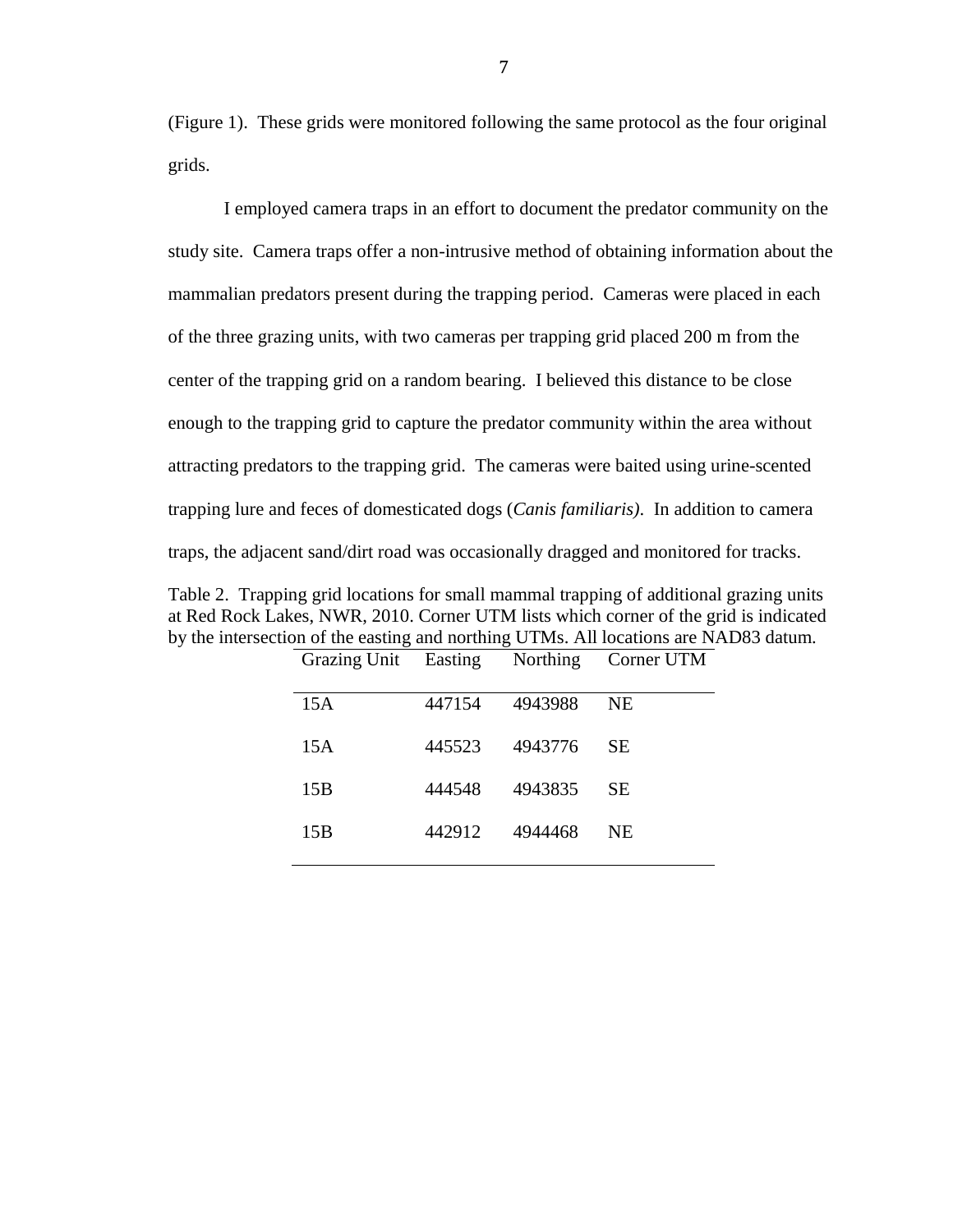

Figure 1 .Location of study area, grazing units, and small mammal trapping grids at Red Rock Lakes National Wildlife Refuge, Montana. Inset map shows the location of Red Rock Lakes within Montana.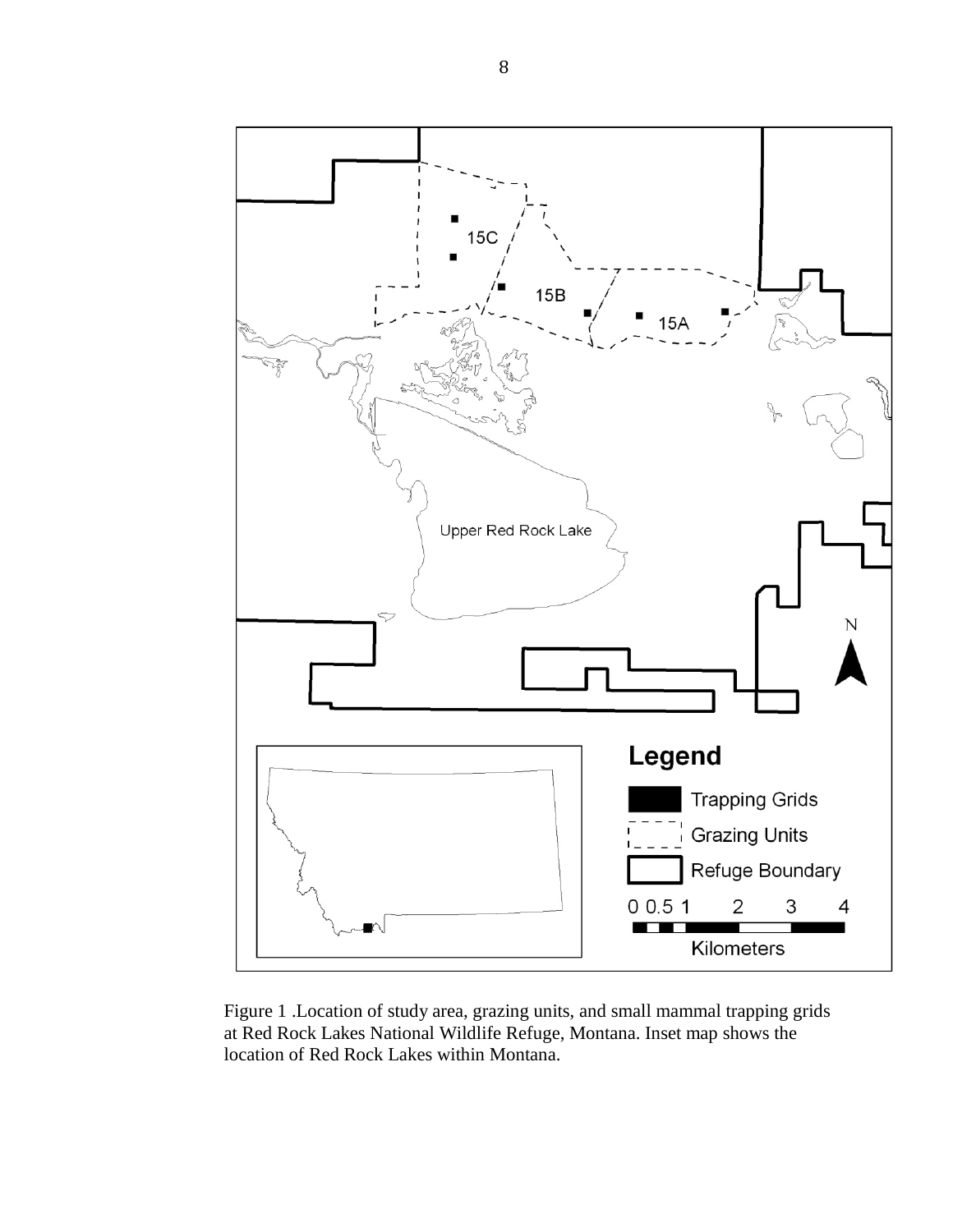### DATA ANALYSIS

### Abundance and Apparent Survival of Small Mammals

Capture-mark-recapture data were analyzed using Robust Design models (Pollock 1982) in Program MARK (White and Burnham 1999). I compared models with group apparent survival  $(\phi)$  constant and time-varying  $(t)$ , as well as models without a group effect. To determine the most parsimonious apparent survival model, I ranked candidate models using Akaike's Information Criterion corrected for small sample size  $(AIC<sub>c</sub>)$ (Burnham and Anderson 1998). I estimated a model-averaged vole abundance using Huggin's conditional likelihood (Huggins 1991; Huggins 1989). Model averaging was done by weighting each based on its  $\Delta AIC_C$  with the smallest  $\Delta AIC_C$  getting the most weight (Buckland et al. 1997). Model averaging was not used in calculations for apparent survival. I similarly estimated small mammal abundance for each grazing unit to explore the numerical response of raptors to small mammal abundance. However, model averaging was not appropriate with that data set as there was not significant model uncertainty.

Data from the grids in 15A, 15B, and unfenced 15C were analyzed in the same manner though completely independently. Vole abundance and survivorship was estimated using grazing unit as a categorical covariate.

# Camera Trap Analysis

Photos taken by camera traps were checked for the presence of predator species. It was my intention to compare mean number of predator species spotted by camera traps by grazing unit. However, the cameras only captured non-predatory mammals and owls in the photos, precluding such analysis. Other evidence such as recently used dens, scat,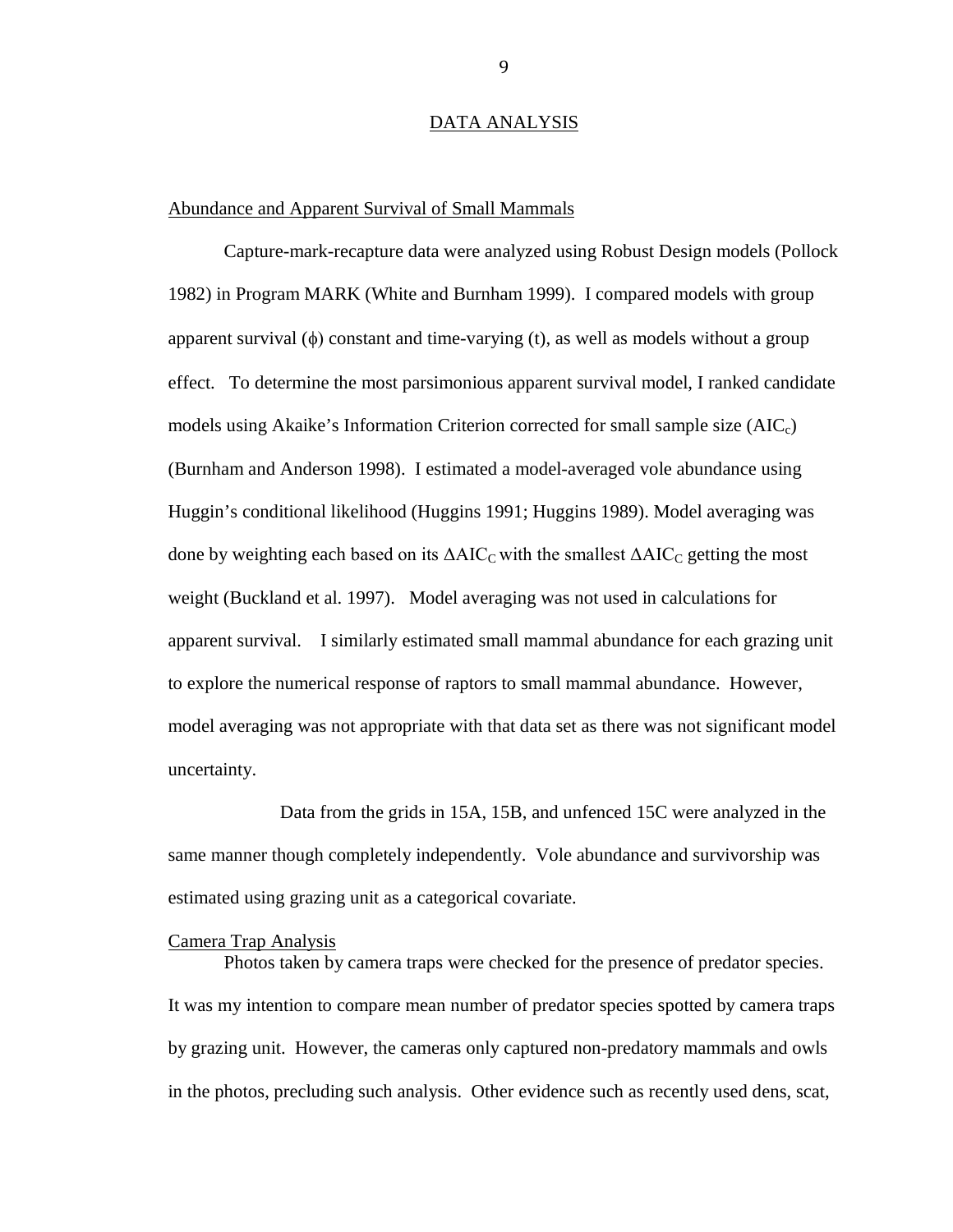tracks, and vocalizations indicated the presence of predatory species in the immediate vicinity. However, the lack of photos prevented any quantitative assessment regarding these predators used the wet meadow habitat.

### Raptor Survey Analysis

Daily raptor sightings were summed (morning and evening surveys) and then analyzed for differences among grazing units in each session using generalized linear models, a log link, and a Poisson distribution of errors in R 2.8.1 (R Development Core Team 2008).

#### RESULTS

### Small Mammal Trapping in Treatment and Control Grids

Trapping efforts resulted in the capture of 783 animals, 781 voles (*Microtus* spp.) (99.7%) and 2 shrews (*Sorex* spp.) (0.3%). There were 122 recaptures. Most of the individuals were captured (63.5%) and recaptured (62.3%) in the control grids.

There was considerable model uncertainty in my model set with four models within 2 AIC<sub>c</sub> units of each other (Burnham and Anderson 1998) (Table 3). My most parsimonious model indicated no difference in survival between grids where mammalian meso-predators were excluded and control grids. In both of these models, capture and recapture probability varied by primary and secondary session.

The next two models are also competitive models. These two also show very little difference between the time-varying and group varying apparent survival. These two models are similar to the top two models but differ in that these set the recapture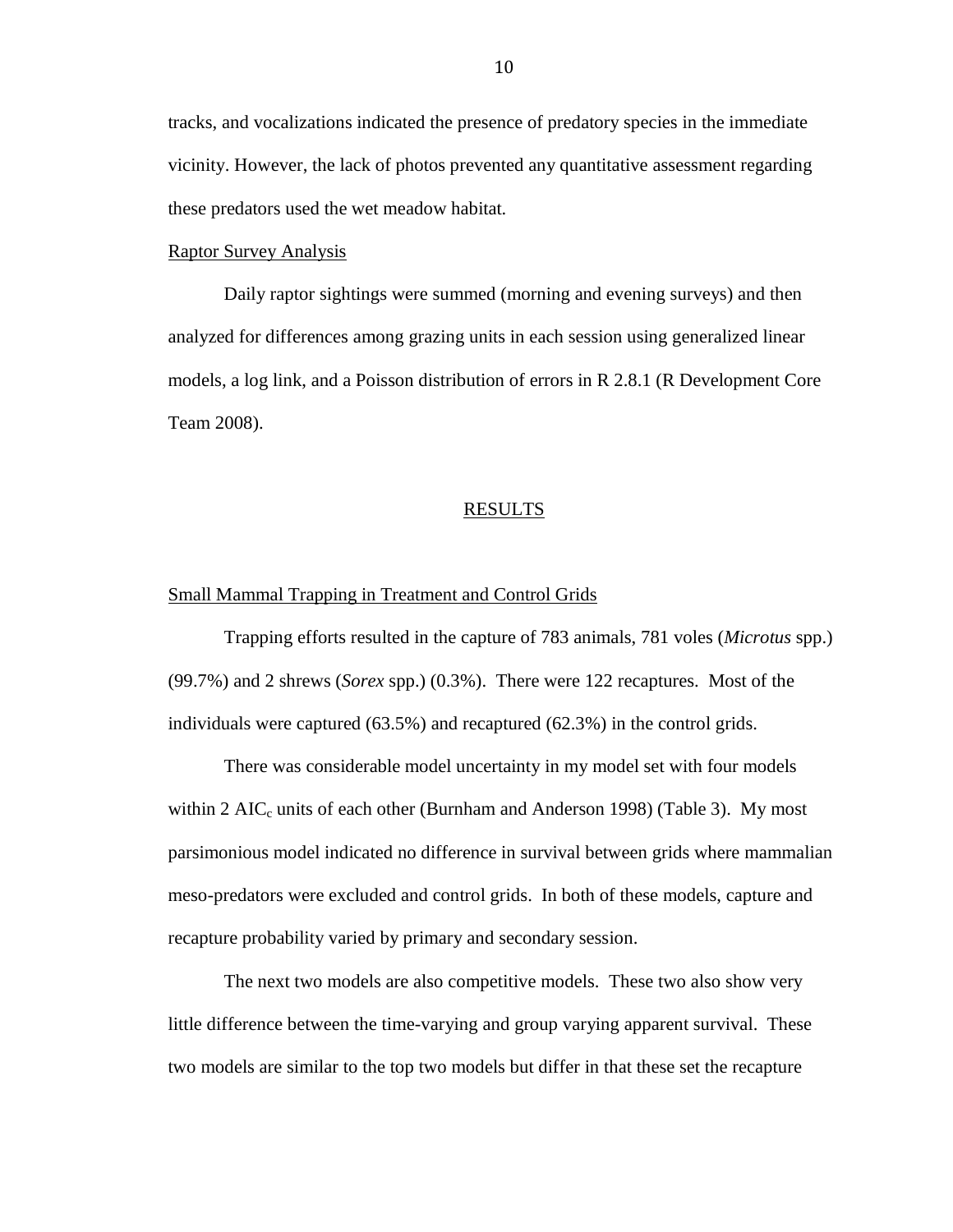probability for each session to be constant throughout and equal to the capture probability of the last day of that primary session.

Table 3. Ranking of Robust Design mark-recapture models investigating effects of partial predator exclusion on vole apparent survival  $(\phi)$ , capture  $(p)$ , and recapture I probabilities. I tested models where  $\phi$ , p, and c were constant or varied with time (for p and c this was by session and days within session (t), by session only, and by days within session only). I also tested models where p and c were equal as well as setting c to a value equal to the last capture probability of each primary session shown as " $c=p$ "

| <b>Model Structure</b>                   | $\Delta^a AIC_c$ | $w^b$   | $k^{c}$ |
|------------------------------------------|------------------|---------|---------|
| $\phi_t$ $p_t = c_t$                     |                  |         |         |
|                                          | $\theta$         | 0.29147 | 14      |
| $\phi_{g}$ $p_{t}=c_{t}$                 |                  |         |         |
|                                          | 0.44             | 0.23391 | 14      |
| $\phi_t$ P <sub>t</sub> C=P day4*session |                  |         |         |
|                                          | 1.4325           | 0.14241 | 14      |
| $\phi_{g}$ $p_{t}$ $c=p$ day4*session    |                  |         |         |
|                                          | 1.7444           | 0.12184 | 14      |
| $\phi_t$ $p_t$ Csession                  | 3.2284           | 0.05802 | 15      |
|                                          |                  |         |         |
| $\phi_g *_{t} p_t = c_t$                 | 3.8137           | 0.0433  | 16      |
|                                          |                  |         |         |

 $_{\text{dav4*session}}$ ". For all models present, immigration(γ')and emigration (γ'') is fixed to 0..

<sup>a</sup>Difference between present model and best model.

<sup>b</sup>Normalized relative model likelihoods

<sup>c</sup>Number of estimated parameters

Vole abundance in the treatment peaked in the second primary session  $(603.0±$ 147 SE), which was a considerable increase from the first primary session (31.0±14 SE), before a small decline in the third primary session  $(481.3 \pm 69 \text{ SE})$ . The control group increased in abundance over the entire trapping season with a large increase from the first primary session (172.2±66 SE) followed by a slight increase between the second primary session (776.7 $\pm$  187 SE) and the third primary session (862.5 $\pm$ 120 SE) (Figure 2).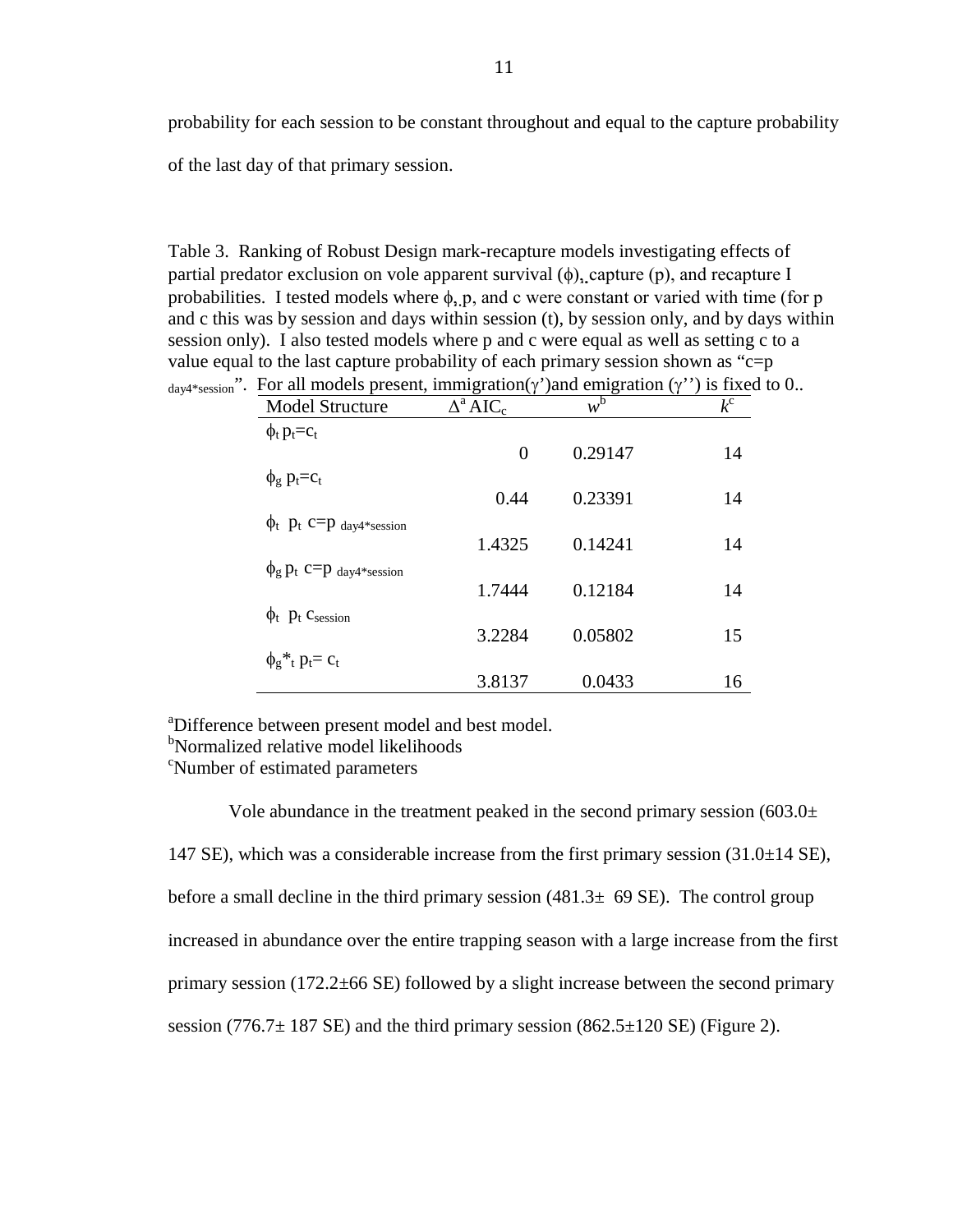

Figure 2. Model averaged estimates of vole abundance  $(\pm 1 \text{ SE})$  by treatment group and primary trapping session in wet meadow habitat, Red Rock Lakes NWR, 2011.

The most parsimonious model indicated that apparent survival did not vary between the treatment and control groups, hereafter group invariant model. Apparent survival in the group invariant model indicated increased apparent survival over the season with apparent survival between the first primary session (.34±.14 SE) and the second primary session (.54 $\pm$  .09 SE) (Figure 3). A second competitive model ( $\Delta AIC_c$ =0.44) showed a small but insignificant difference in apparent survival between the treatment and control group, hereafter group variant model. Apparent survival in the group variant model indicated greater apparent survival in the control group (.54  $\pm$  .11 SE) over the fenced treatment group (.45±.08) (Figure 4).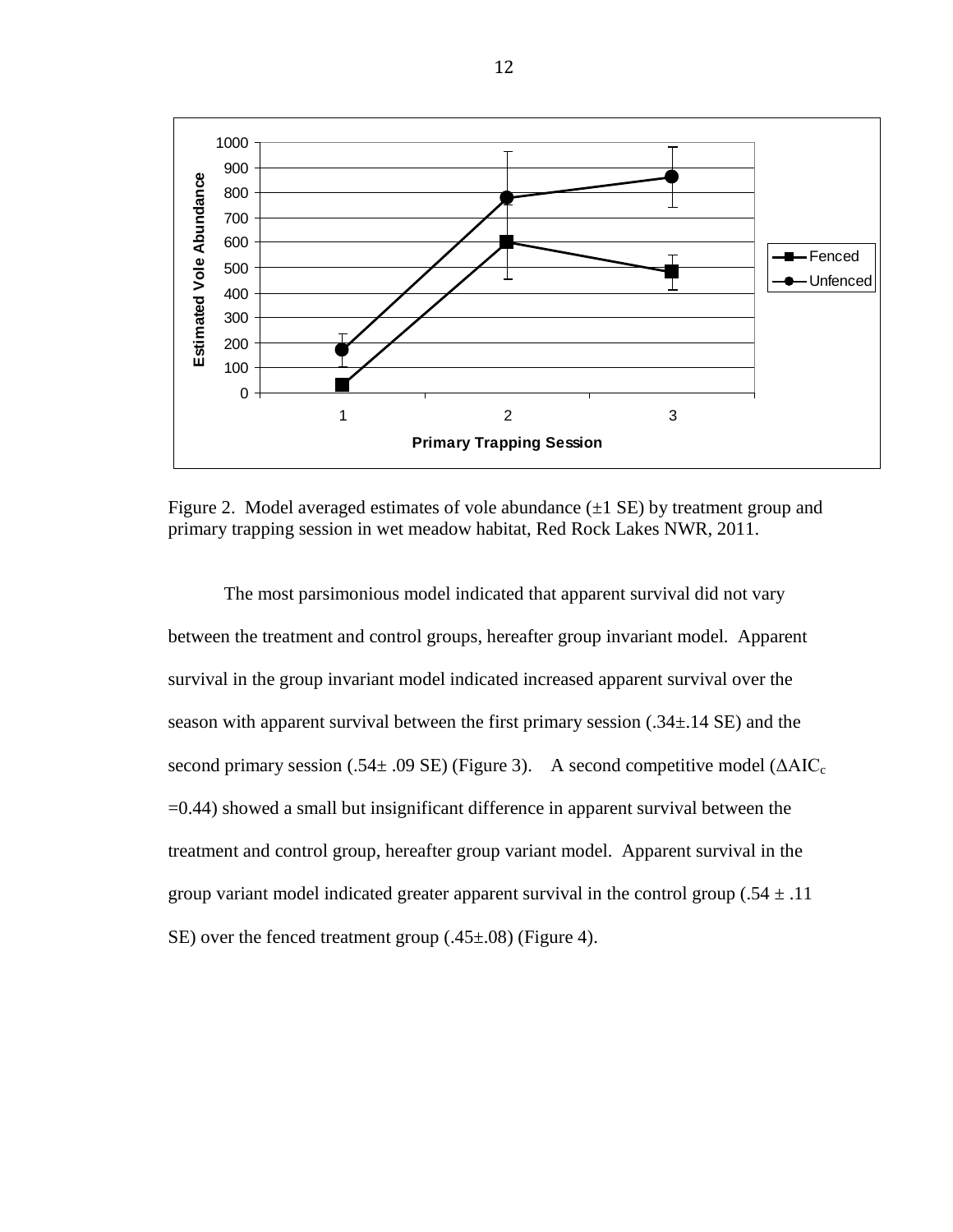

Figure 3. Group invariant model estimates for apparent survival  $(\pm 1 \text{ SE})$  between primary trapping session 7/10/2010-7/23/2010 and 7/27/2010-8/9/2010 respectively in grazing unit 15C, wet meadow habitat, Red Rock Lakes NWR, 2011.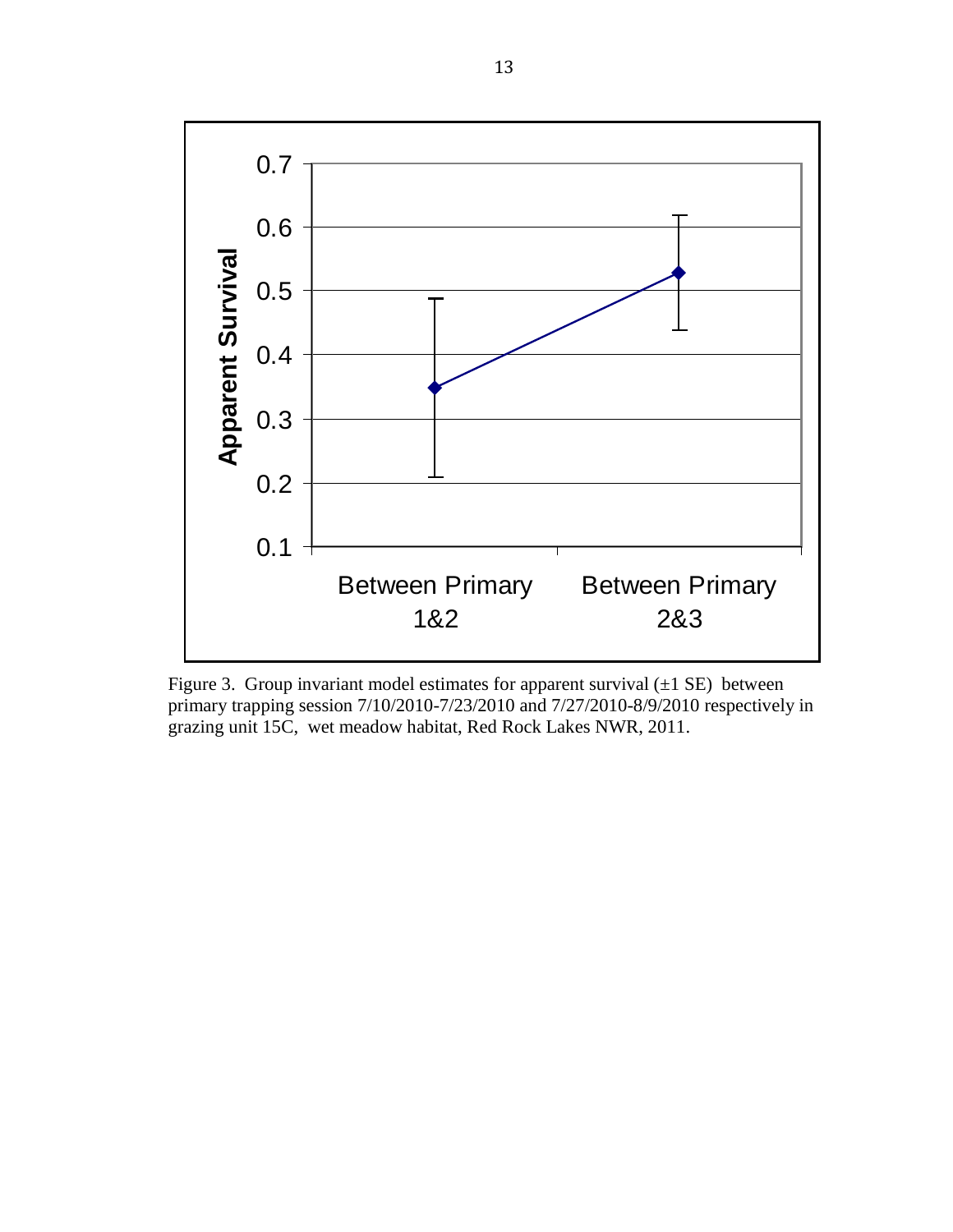

Figure 4. Group variant model estimates for apparent survival  $(\pm 1 \text{ SE})$  by treatment group in grazing unit 15C, wet meadow habitat, Red Rock Lakes NWR, 2011.

# Raptor Surveys

Raptor survey data showed relative stability in the number of raptors using each of the different grazing units with the exception of the third primary session. In the final primary trapping session only 15B continued to be stable while 15A and 15C showed declines in the number of birds spotted (Table 4). Unfortunately, the survey data for the third primary session in 15C was suspect. In addition to an exceptionally low count, data sheets were not completely filled in, suggesting final counts were not tallied on the appropriate sheets. Though the surveys were never conducted on the fenced trapping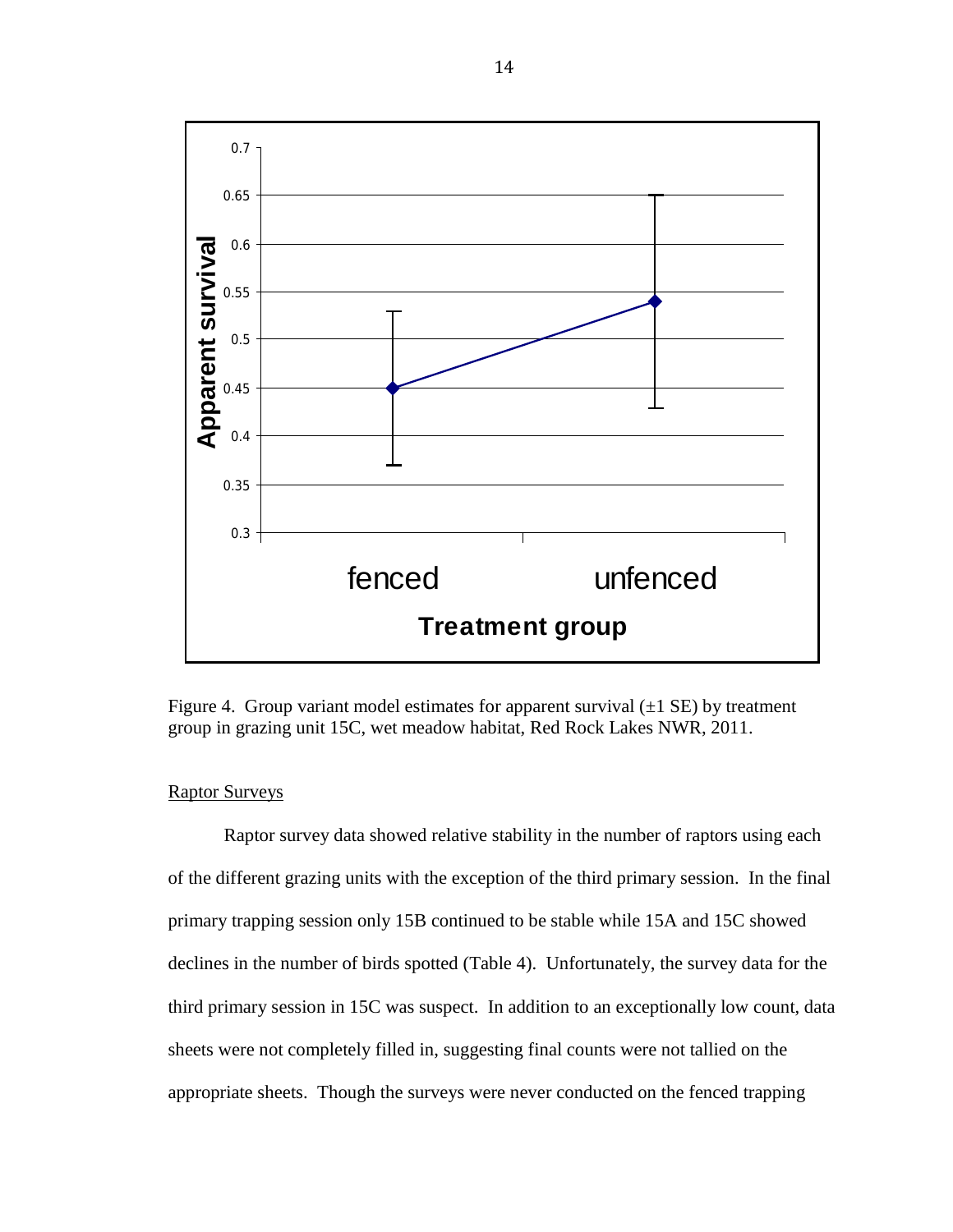grids, as many as six short-eared owls could be seen hunting the fenced grid on one particular evening during the third trapping session, as well as one northern harrier each morning of the third trapping session. While it is obvious the count for the third primary trapping session of 15C should be higher, it is impossible to specifically know by how many.

Table 4. Total number of raptor sightings by primary trapping session in each grazing unit, wet meadow habitat, Red Rock Lakes NWR, 2010.

| Grazing |    |                               |    |
|---------|----|-------------------------------|----|
| Unit    |    | Session 1 Session 2 Session 3 |    |
| 15A     | 17 | 18                            |    |
| 15B     | 16 | 25                            | 25 |
| 15 $C$  | 18 |                               |    |

Table 5. Total number of small mammals captured annually in a wet meadow habitat at Red Rock Lakes NWR 2007-2010. The same trapping grids were used each trapping year. The additional predator exclusion grids from 2010 were not included in this animal count.

| Trapping | <b>Number of Animals</b> |
|----------|--------------------------|
| Year     | Captured                 |
| 2007     | 346                      |
| 2008     | 195                      |
| 2009     | 356                      |
| 2010     | 1330                     |

## Small Mammal Trapping of Adjacent Grazing Units Relative to Second Objective

Vole abundance and apparent survival between grazing units was estimated based on the most parsimonious model. This model indicated the following: apparent survival varied by both time interval and grazing unit, capture probability varied by grazing unit and by day of the primary session but that pattern remained constant between primary sessions, and recapture probability varied by group but was constant for each group and was equal to the capture probability of the last day the trapping session(Table 6).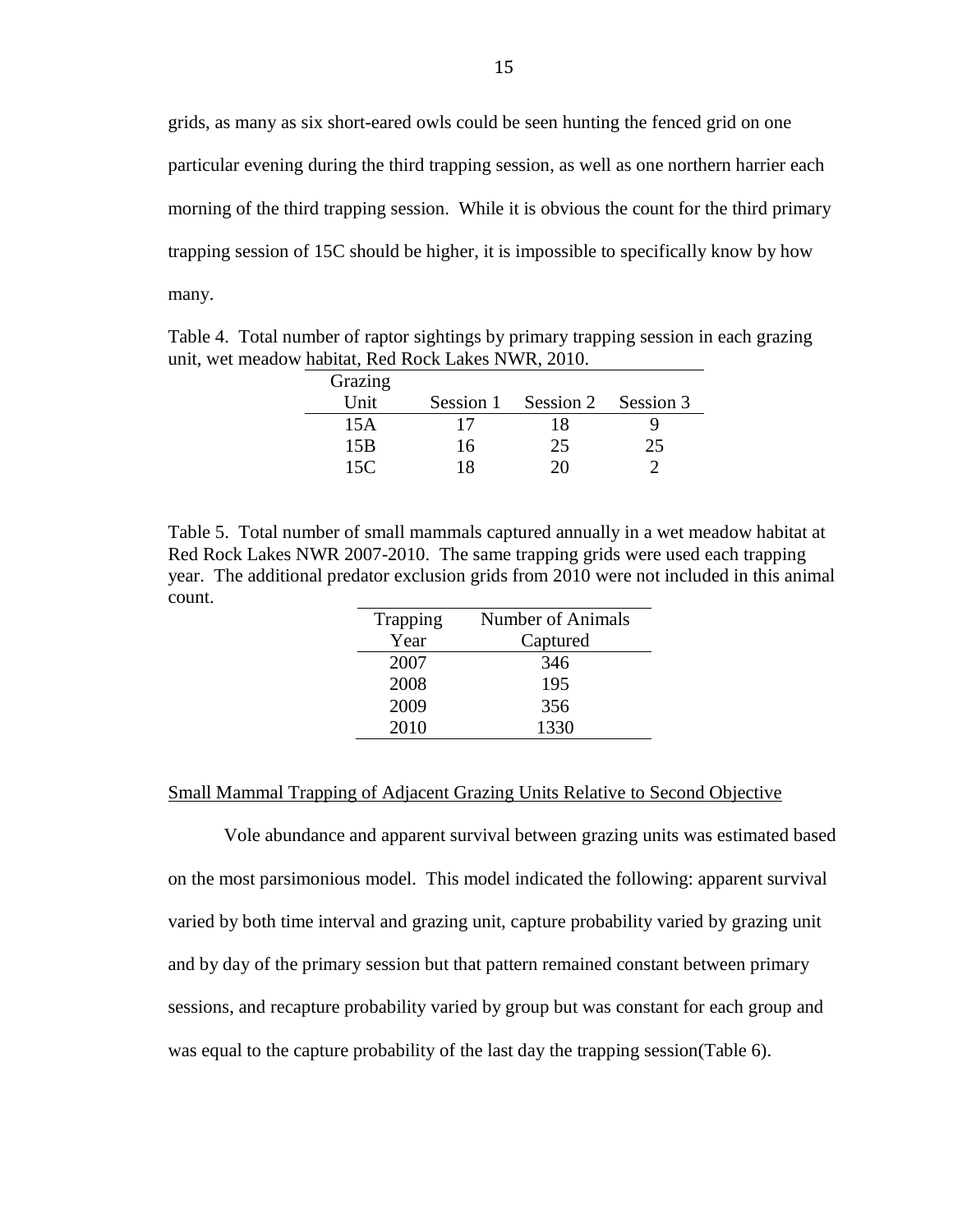Table 6. Ranking of Robust Design mark-recapture models investigating differences between grazing unit on vole apparent survival (φ)capture (p), and recapture I probabilities. I tested models whereφ, p, and c were constant or varied with time (for p and c this was by session and days within session (t), by session only, and by days within session only). I also tested models where p and c were equal as well as setting c to a value equal to the last capture probability of each primary session shown as " $c=p$ "  $_{\text{dav4*session}}$ ". For all models present, immigration(γ')and emigration (γ'') is fixed to 0

| <b>Model Structure</b>                                                                           | $\Delta^a AIC_c$ | $w^{b}$ | $k^{c}$ |
|--------------------------------------------------------------------------------------------------|------------------|---------|---------|
| $\phi$ g <sup>*</sup> t), $p$ (g <sup>*</sup> days), C=p day4 <sup>*</sup> session               |                  |         |         |
|                                                                                                  | $\Omega$         | 0.88764 | 18      |
| $\phi_{g}$ <sup>*</sup> <sub>t</sub> ), $p_{g}$ * <sub>days</sub> = $c_{(g}$ * <sub>days</sub> ) |                  |         |         |
|                                                                                                  | 5.6019           | 0.05393 | 18      |
| $\phi_{g}$ <sup>*</sup> t), $p_{g}$ *days, C <sub>(g</sub> *days)                                |                  |         |         |
|                                                                                                  | 6.4518           | 0.03526 | 27      |
| $\phi_{g}$ <sup>*</sup> <sub>t</sub> $p_t$ = $c_t$                                               |                  |         |         |
|                                                                                                  | 10.9908          | 0.00364 | 18      |
| a Difference between present model and best model.                                               |                  |         |         |

<sup>b</sup>Normalized relative model likelihoods

<sup>c</sup>Number of estimated parameters

The most parsimonious model of differences among grazing units indicateds units 15A and 15C increased in vole abundance over the course of the trapping sessions, while 15B peaked in the second session and had a steep decline in the third session (Figure 6). Apparent survival decreased over time in groups 15A and 15B, but increased in 15C. At the end of the season, 15C had the greatest abundance of voles and the greatest level of apparent survival (Figures 5 & 6).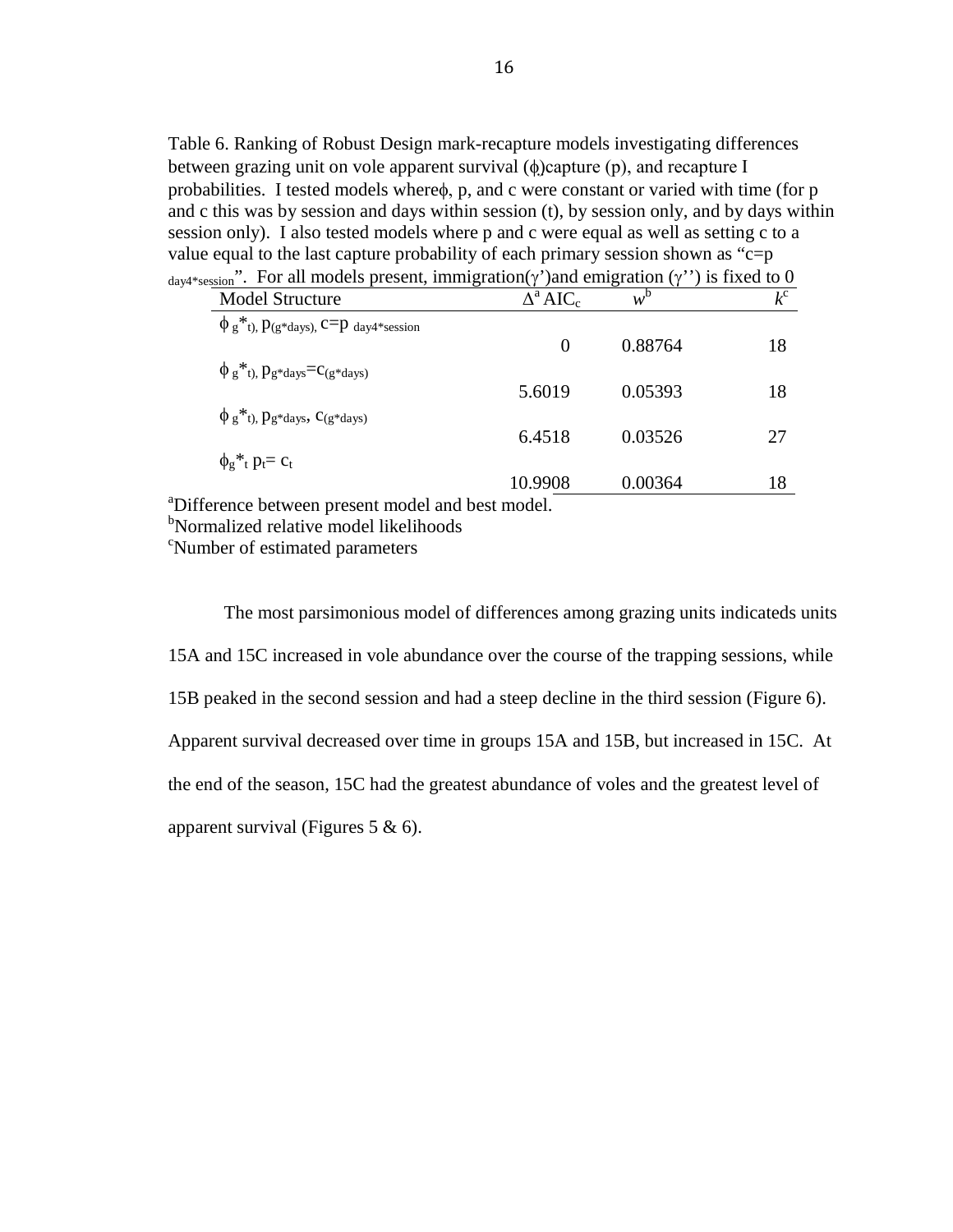

Figure 5. Vole abundance  $(\pm 1 \text{ SE})$  by grazing treatment and primary trapping in grazed wet meadow, Red Rock Lakes NWR, 2010.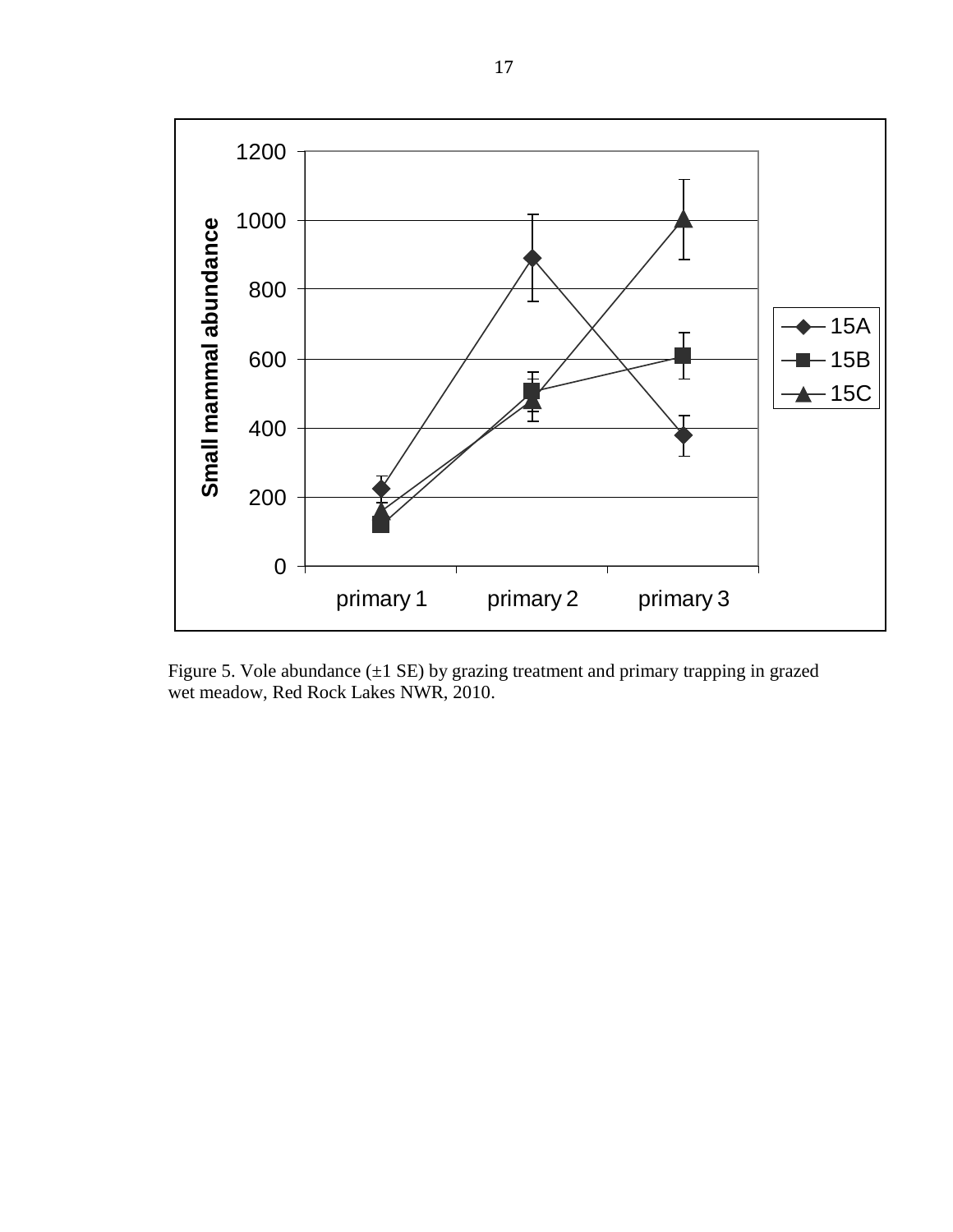

Figure 6. Apparent survival  $(\pm 1 \text{ SE})$  by grazing treatment in grazed wet meadow at Red Rock Lakes NWR, 2010. Primary 1&2 represents the time gap between the first two primary trapping occasions for 15A ( 7/6/2010-7/19/2010), 15B (7/2/2010-7/15/2010), and 15C (7/10/2010-7/23/2010). Primary 3&4 represents the time gap between the second and third primary trapping occasions for 15A (7/22/2010-8/5/2010), 15B (7/18/2010-7/31/2010), and 15C (7/27/2010-8/9/2010)

# Camera Traps

The remote monitoring by camera traps yielded no photo evidence of predatory mammals in the area around the trapping grids or inside the treatment grids, despite baiting of cameras. It is evident that predatory species were present in the area where trapping occurred, however. Canid tracks were found on a groomed dirt road adjacent to grazing unit 15C headed in the direction of the grazing unit (Figure 7). Additionally, at least one den marked by coyote scat was located near the trapping grids in 15 C (Figure 8). Photos of pronghorn (*Antilocapra americana*) and short-eared owls were taken (Figure 9).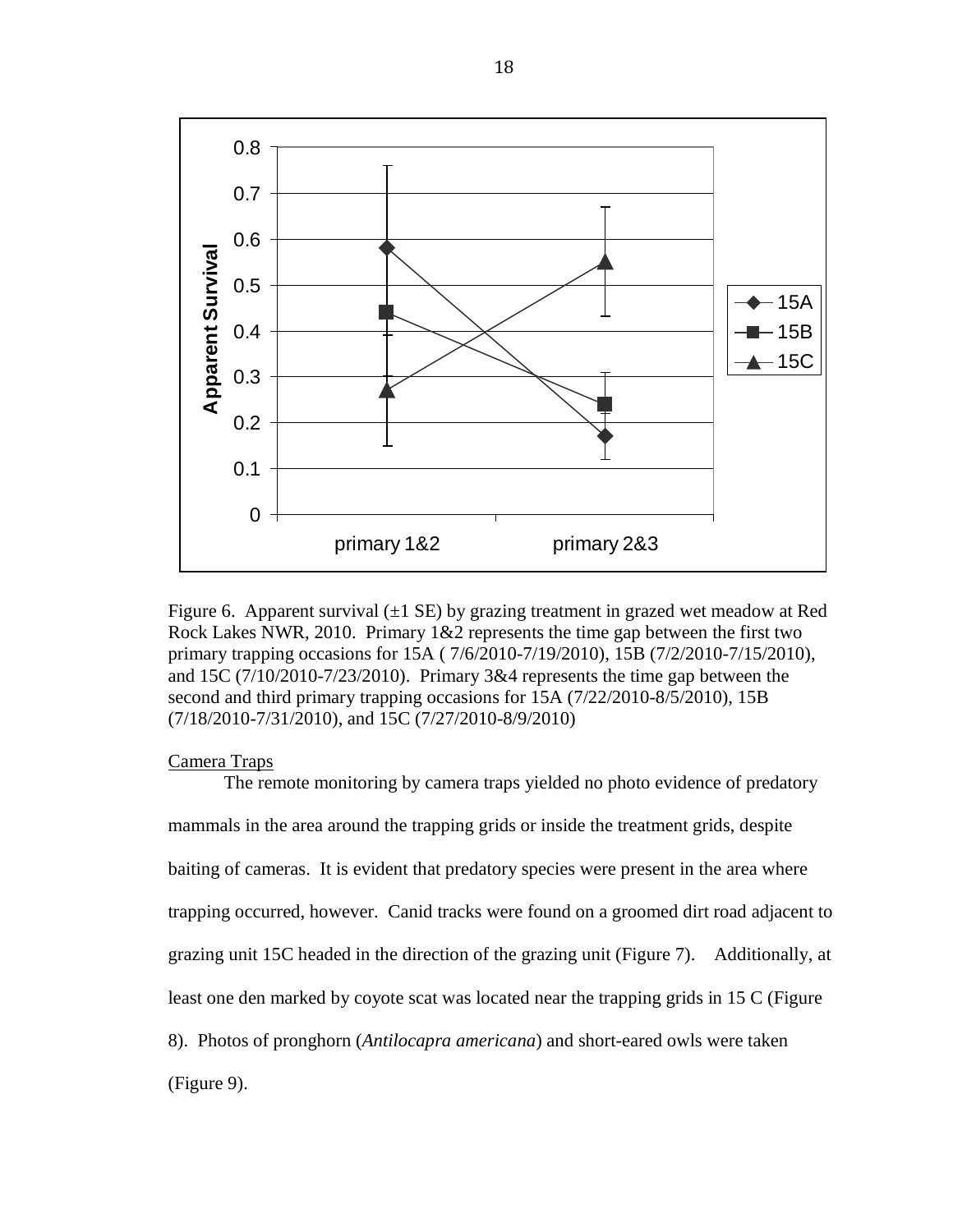

Figure 7. Canid tracks on groomed dirt road adjacent to grazing unit 15C. Photo taken on July 19, 2010 at Red Rock Lakes NWR.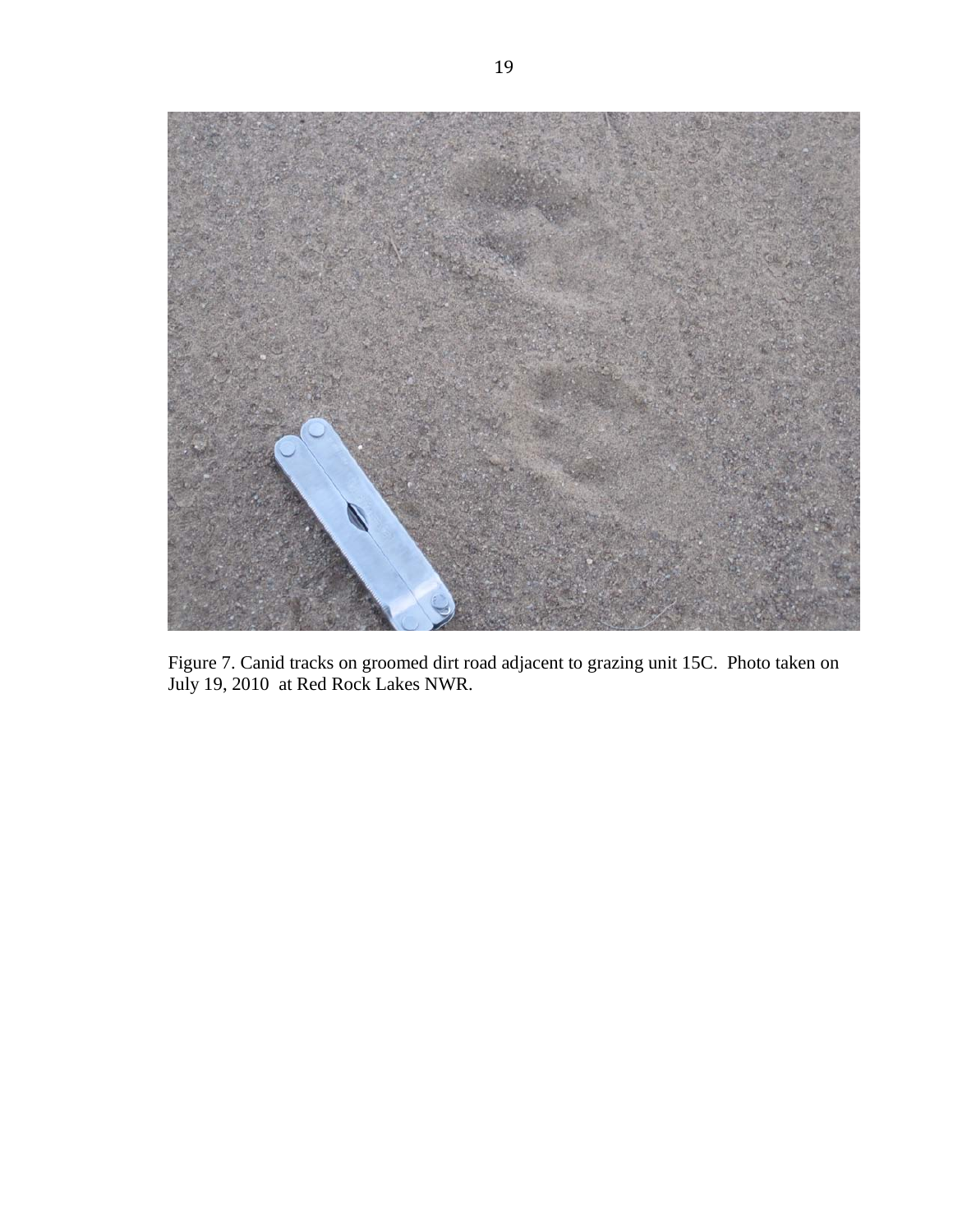

Figure 8. Coyote den, marked by scat, in grazing unit 15C. Photo taken on July 22, 2010 at Red Rock Lakes NWR.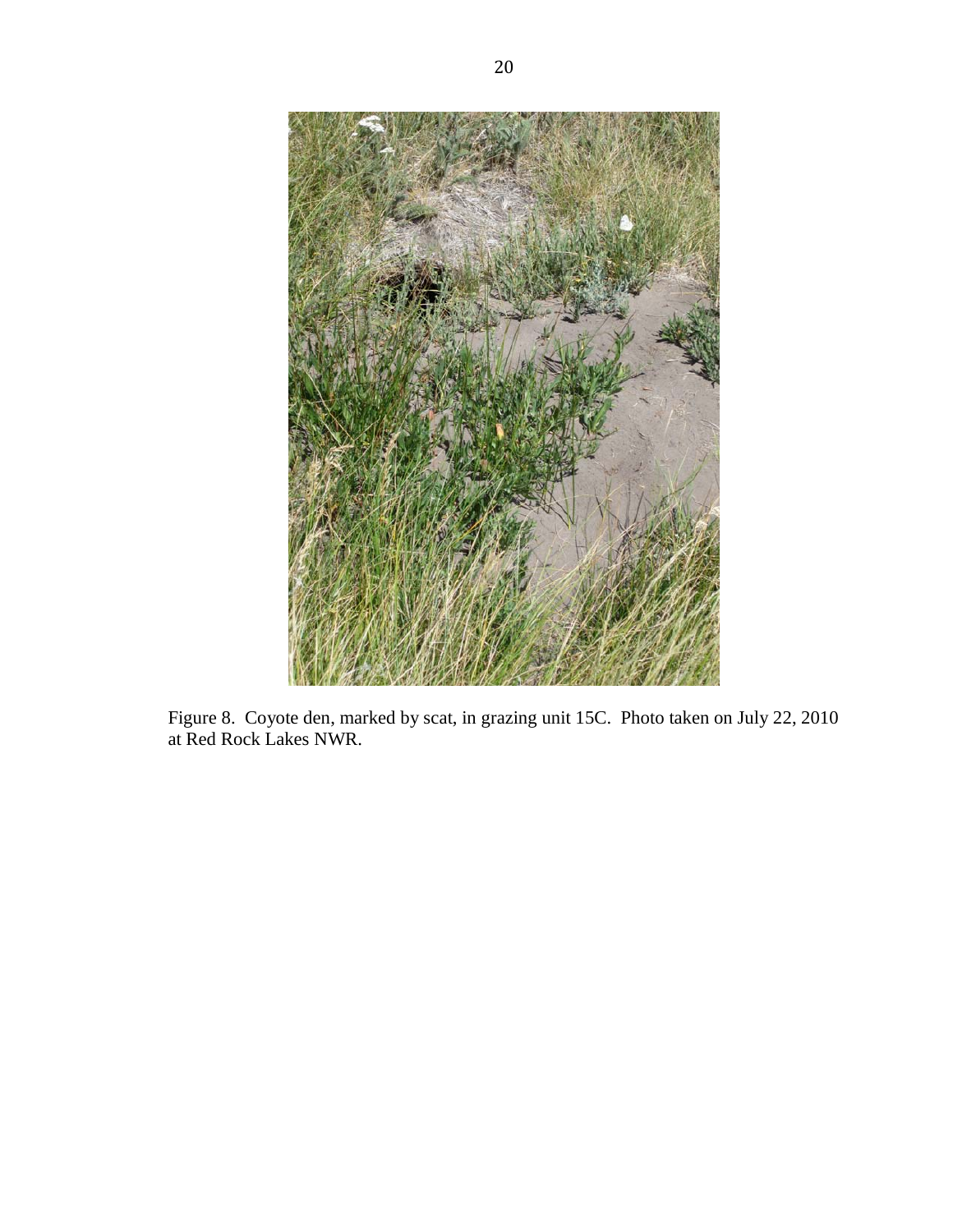

Figure 9. Pronghorn, top, and short-eared owl, bottom, photos taken by different camera traps July 27 and 23, 2010, respectively, in grazing unit 15B at Red Rock Lakes NWR.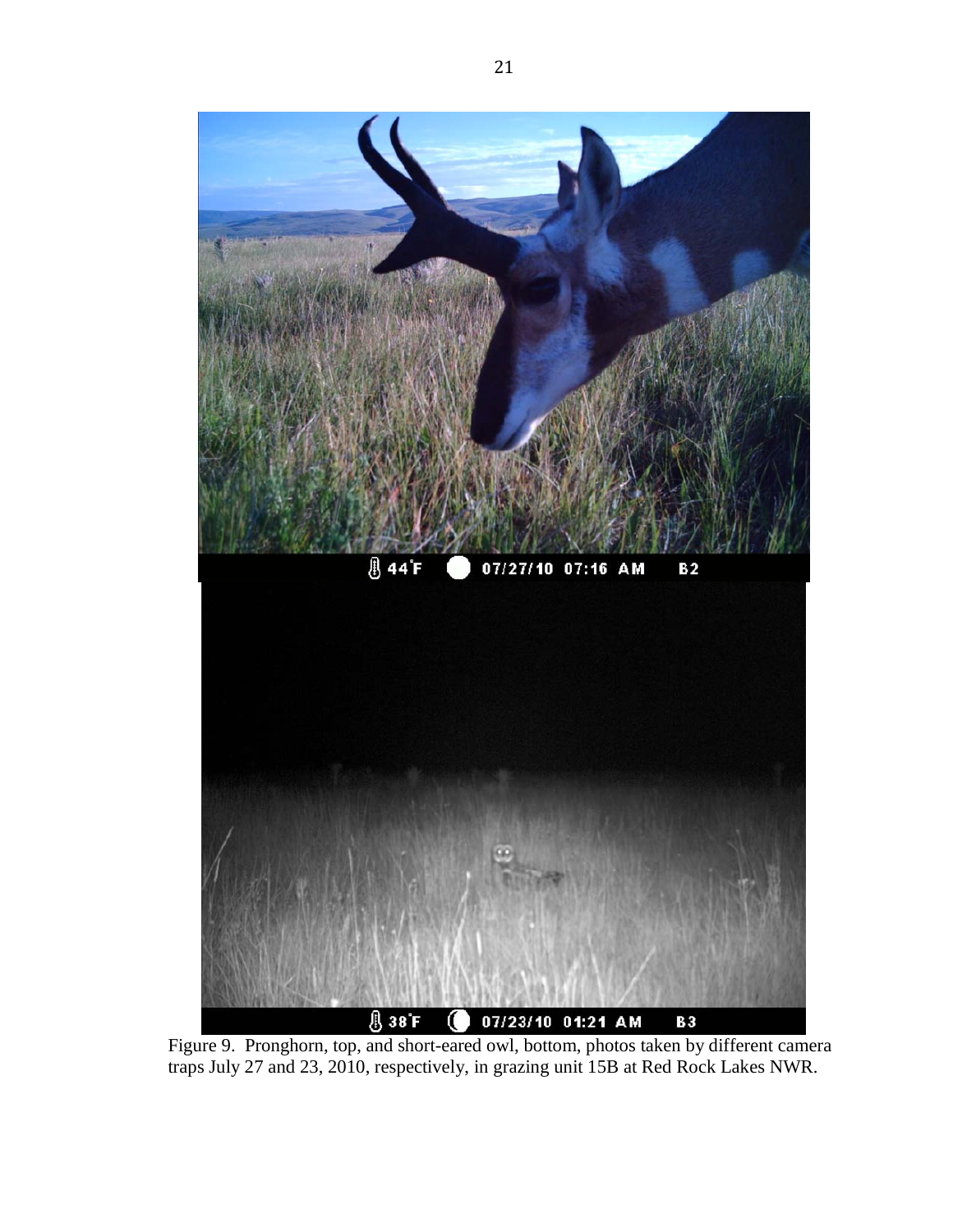#### DISCUSSION

Predators may be the most significant factor in vole population cycles (Ekerholm et al. 2004). Altering predator access to prey would impact prey survivorship and abundance(Krebs et al. 1995). By reducing access of two 2.25 ha areas to mesopredators, I predicted that vole survivorship would be greater than in corresponding areas with no such access limitation. The data was contrary to this. The mitigation of an effect by the fencing likely was due to the general abundance of voles. This season's estimates for abundance were so significantly higher than the previous seasons, it is unlikely that predation significantly affected vole abundance or apparent survival. Territorial species, like coyotes, would be swamped by the number of voles and addition of coyotes from outside the territory would be unlikely. Additionally, camera traps did not capture photos of other coyotes entering the territory. This year, it does not appear that the raptors favored any grazing unit in particular. Despite evidence in previous studies of the Refuge (Reed 2009), raptor distribution across the grazing units did not seem to track with varying abundance of small mammals. This is also likely due to the abnormally high number of total animals captured this year. 2010 showed a 274% increase in voles from the previous year (Table 5). In fact, 2010 captures represented a nearly 50% increase in the number of animals captured in 2007-2009 combined. This population boom may have minimized any effect relative abundance would have on raptor distribution. However, the presence of the supplemental perches on the treatment grids may have increased hunting success and had an impact of survivorship between the treatment/control units.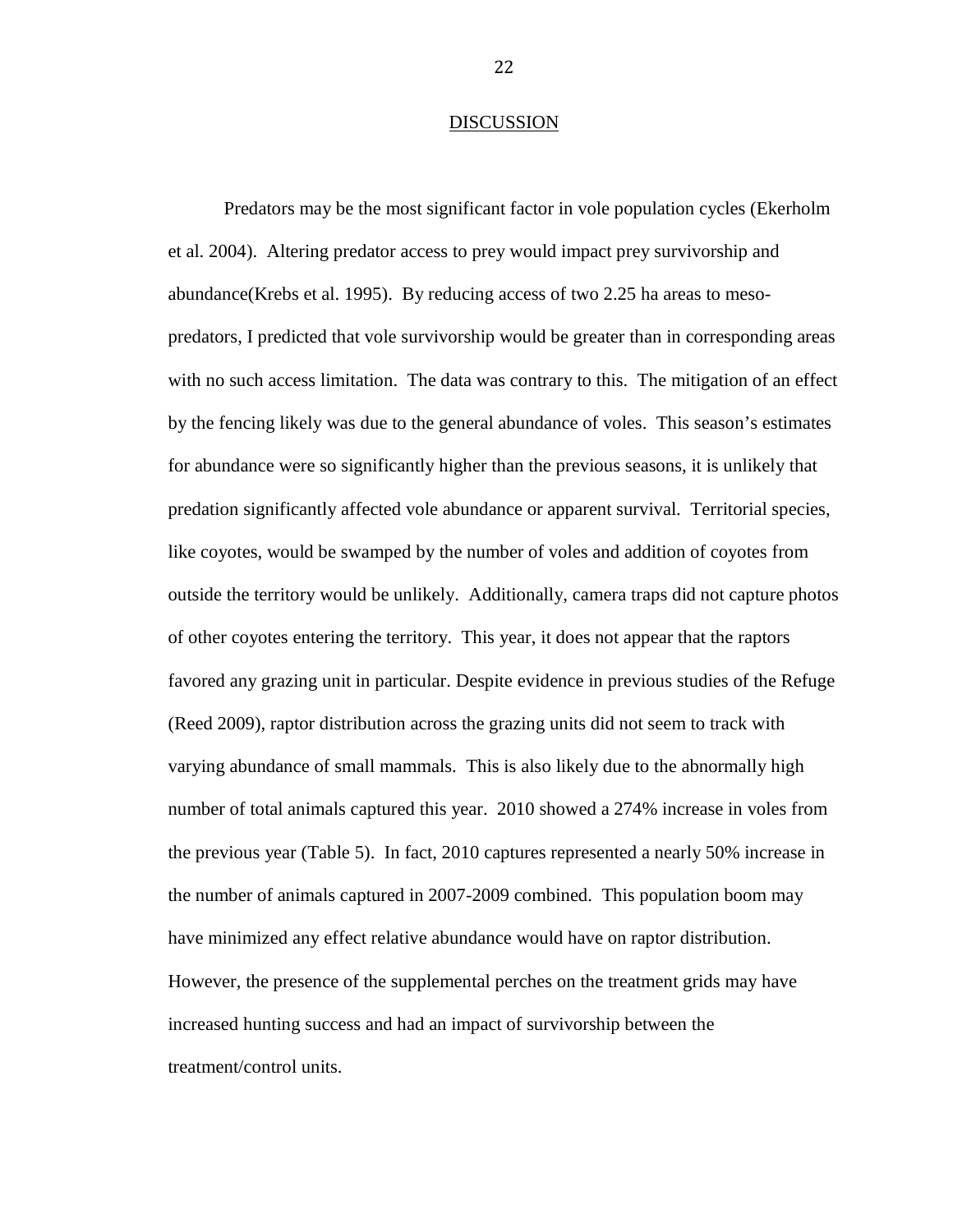In order to further understand the predator-prey relationships on the Refuge, future studies should focus on more detailed reports of the ways that predators are using the Refuge. Continued raptor surveys with greater and/or more varied sampling times may provide more detail about where the birds are spending time. Camera trapping procedures should be improved to place the camera traps along game trails near the small mammal trapping grids rather than random GPS coordinates. Additionally, trapping and GPS-collaring of coyotes may yield an accurate picture of how the coyotes are using their territory. It will also be of great value for the small mammal trapping to continue to be done as it has since 2007 to continue to build a better picture of the multi-annual population cycles of voles. The 2010 trapping season marked a significant peak in the population. As the population declines, or drops precipitously, the information gathered will be valuable to understanding more about the predator-prey relationships at Red Rock Lakes National Wildlife Refuge.

#### MANAGEMENT IMPLICATIONS

Small mammals are key prey for many raptors. In order for the Refuge to manage for a diverse population of raptors, it is important to understand the relationship between the raptors and vole populations. At this time there is no evidence to support the use of meso-predator exclusion to improve vole survivorship, although the drastic peak in vole abundance may belie the actual impact of meso-predators have in years with lower numbers of small mammals. The presence of owl pellets at the base ofon treatment fence posts and camera trap posts indicates that raptors will make use of supplemental perches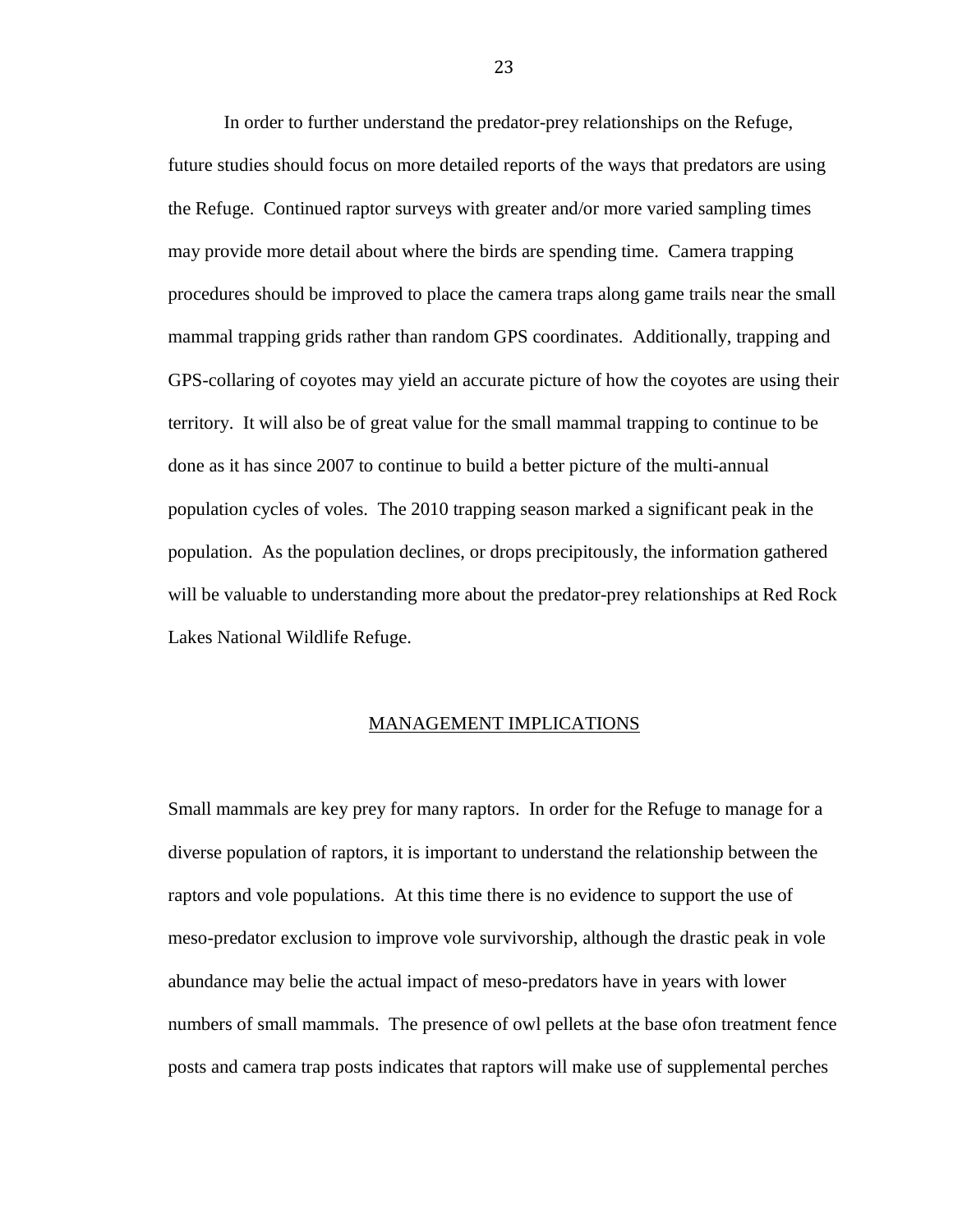on the refuge. Such perches might be successful in alleviating hunting pressure near current perch sites such as fence posts near the road and between grazing units.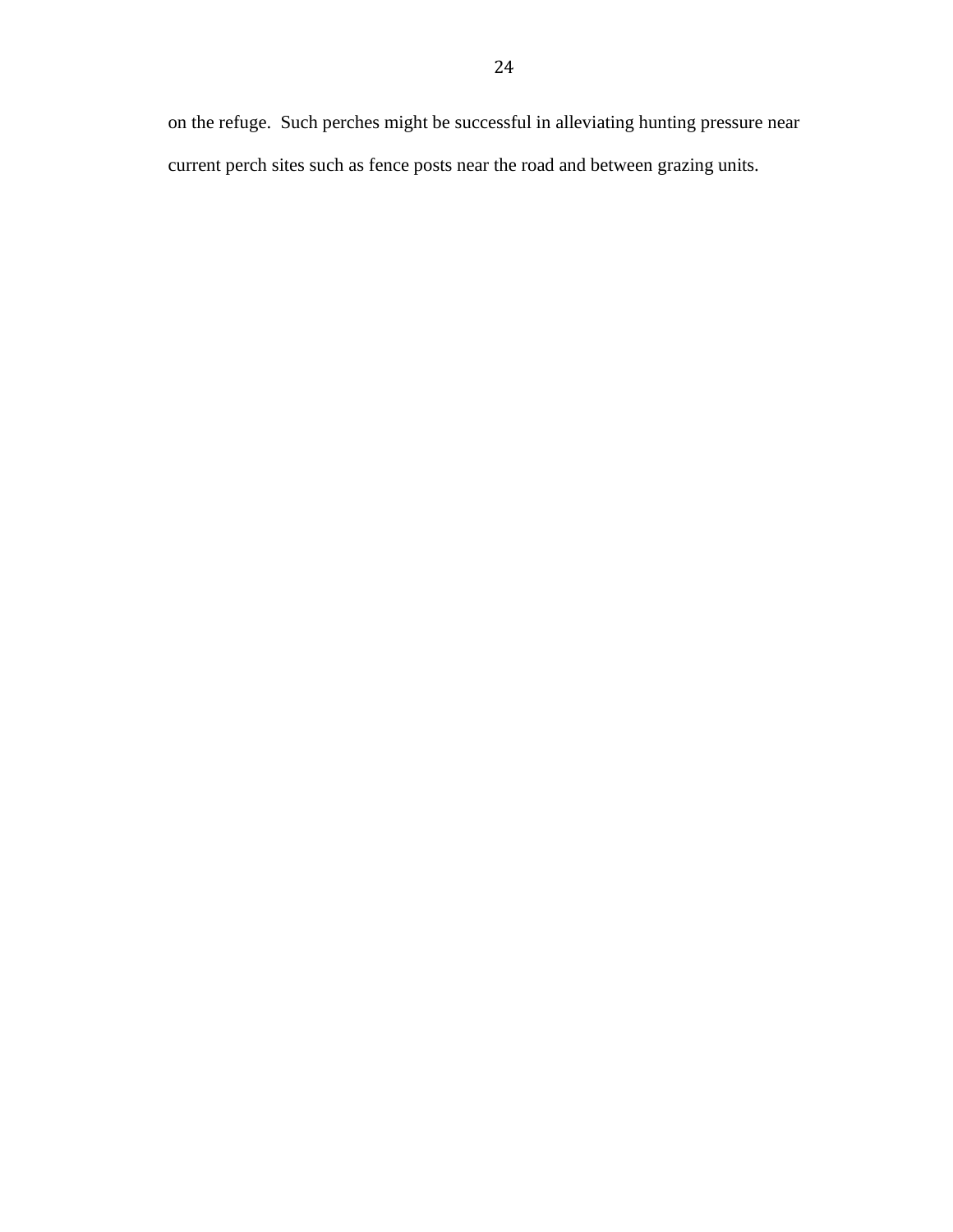#### LITERATURE CITED

- Baker, J and R. Brooks. 1981. Raptors and vole populations at an airport. Journal of Wildlife Management. 45(2):390-396.
- Bartel, R and F Knowlton. 2005. Functional feeding responses of coyotes, *Canis latrans*, to fluctuation prey abundance in the Curlew Valley, Utah, 1977-1993. Canadian Journal of Zoology. 83:569-578
- Buckland, S.T., Burnham, K.P., & Augustin, N.H. 1997. Model Selection: An Integral Part of Inference. Biometrics, 53(2):603-618.
- Burnham, K.P. and D.R. Anderson. 1998. Model selection and interference: a practical information-theoretic approach. Springer-Verlang, New York, New York, USA.
- Cochran, J. F., & Anderson, S. H. 1987. Comparison of habitat attributes at sites of stable and declining Long-billed Curlew populations. Great Basin Naturalist 47(3):459-466.
- Ekerholm, P., Oksanen, L., Oksanen, T. and Schneider, M. 2004. The impact of shortterm predator removal on vole dynamics in an arctic-alpine landscape.Oikos 106:457-468.
- Getz, L.L., Hofmann, J.E., McGuire, B., & Dolan III, T.W. 2001. Twenty-Five Years of Population Fluctuations of *Microtus Ochrogaster* and *M. Pennsylvanicus* in Three Habitats in East-Central Illinois. Journal of Mammalogy. 82(1):22-34.
- Hanski, I., Hansson, L., &Henttonen, H. 1991. Specialist Predators, Generalist Predators, and the Microtine Rodent Cycle. Journal of Animal Ecology, 60:353-367
- Hanski, I., Henttonen, H., Korpimaki, E., Oksanen, L., & Turchin, P. 2001. Small Rodent Dynamics and Predation. Ecology, 82(6):1505-1520.
- Huggins, R.M., 1989. On the Statistical Analysis of Capture-Recapture Experiments. Biometrika 76:133-140.
- Huggins, R.M., 1991. Some Practical Aspects of a Conditional Liklihood Approach to Capture Experiments. Biometrics 47:725-732.
- Korpimaki, E., & Krebs, C.J. 1996. Predation and population cycles of small mammals: A reassessment of the predation hypothesis. BioScience 46:754-764.

Korpimaki, E., Norrdahl, K., Klemola, T., Pettersen, T., & Stenseth, N.C. 2002.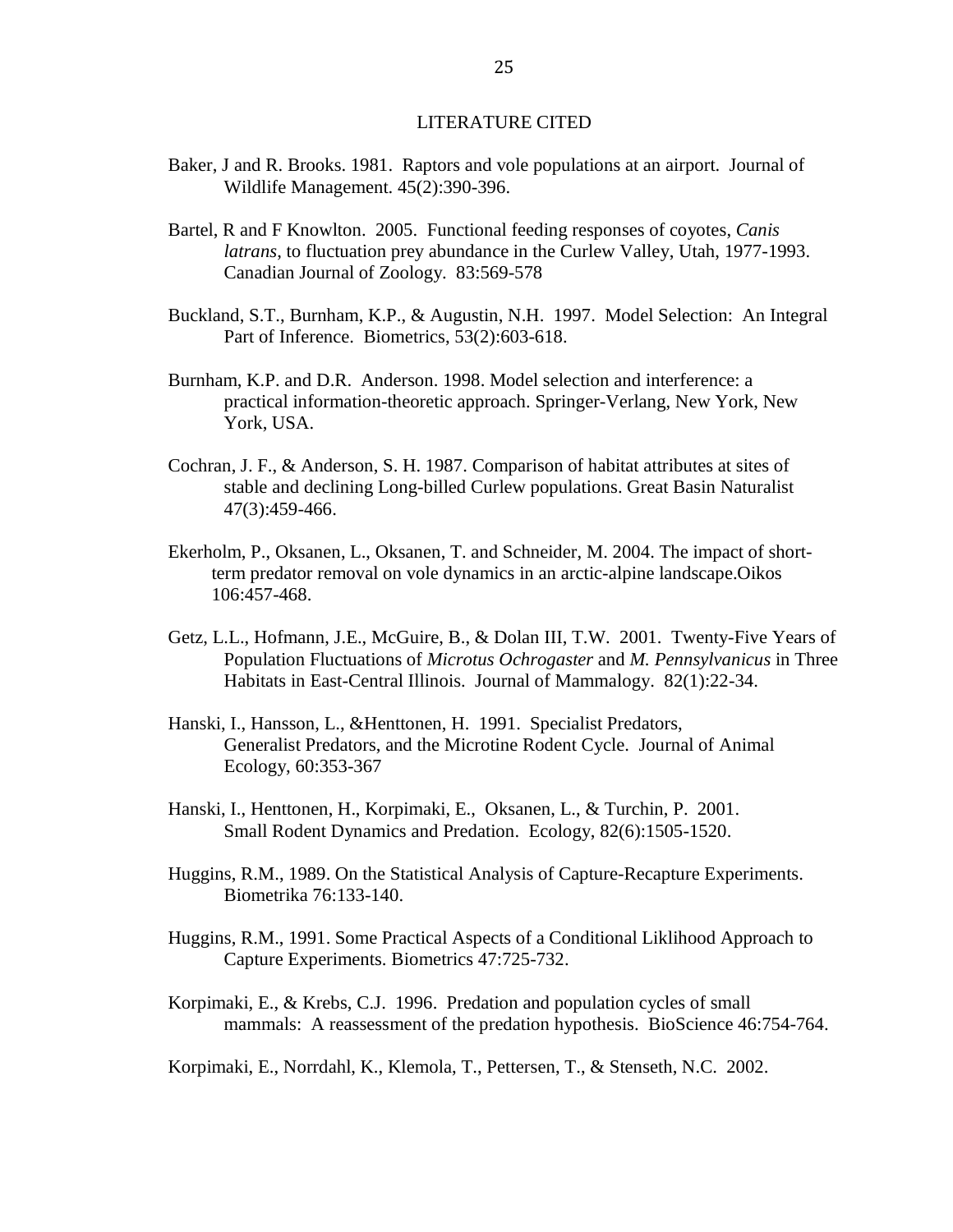Dynamic effects of predators on cyclic voles : Field experimentation and model extrapolation. Biological Sciences. 269:991-997.

- Krebs, CJ.; Boutin, S.; Boonstra, R; Sinclair, A.R.E.; Smith, J.W.M.; Dale, M.R.T; Martin, K.; Turkington, R. 1995. Impact of Food and Predation on the Snowshoe Hare Cycle. Science 269:1112-1115.
- Krebs, C. J., B. L. Keller, and R. H. Tamarin. 1969. Microtus Population Biology: Demographic Changes in Fluctuating Populations of M. Ochrogaster and M. Pennsylvanicus in Southern Indiana. Ecology 50:587-607.
- Laubhan, M.K. 2004. Variation in Hydrology, Soils, and Vegetation. In McKinstry, Hubert, & Anderson's Wetland and Riparian Areas of the Intermountain West. Austin, TX: University of Texas Press.
- Lin, Y. and G. Batzli. 1995. Predation on voles: an experimental approach. Journal Of Mammalogy. 76:1003-1012.
- Lohman, K. 2004. Variation in Hydrology, Soils, and Vegetation. In McKinstry, Hubert, & Anderson's Wetland and Riparian Areas of the Intermountain West. Austin, TX: University of Texas Press.
- McWethy, D.B., & Austin, J.E. 2009. Nesting Ecology of Greater Sandhill Cranes in Riparian and Palustrine Wetlands of the Henry's Fork Watershed in Eastern Idaho. Waterbirds. 32:106-115.
- Norrdahl, K., & Korpimaki, E. 2002. Changes in population structure and reproduction during a 3-year population cycle of voles. Oikos. 96:331-345.
- O'Donoghue, M., Boutin, S., Krebs, C.J., Zuleta, G., Murray, D.L., & Hofer, E.J. 1998. Functional Responses of Coyotes and Lynx to the Snowshoe Hare Cycle. Ecology 79(4):1193-1208.
- Pollock, K.H. 1982. A capture-recapture design robust to unequal probability of capture. Journal of Wildlife Management 46(3):752-757.
- Reed, G. 2009. Effects of Rotational Cattle Grazing on Small Mammal Communities at Red Rock Lakes National Wildlife Refuge. Unpublished undergraduate thesis, Montana State University, Bozeman, MT.
- Reid, D. G., Kenney, A. A., & Krebs, C. J., &. 1995. Limitation of collared lemming population growth at low densities bypredation mortality. Oikos, 73(3), 387-398.